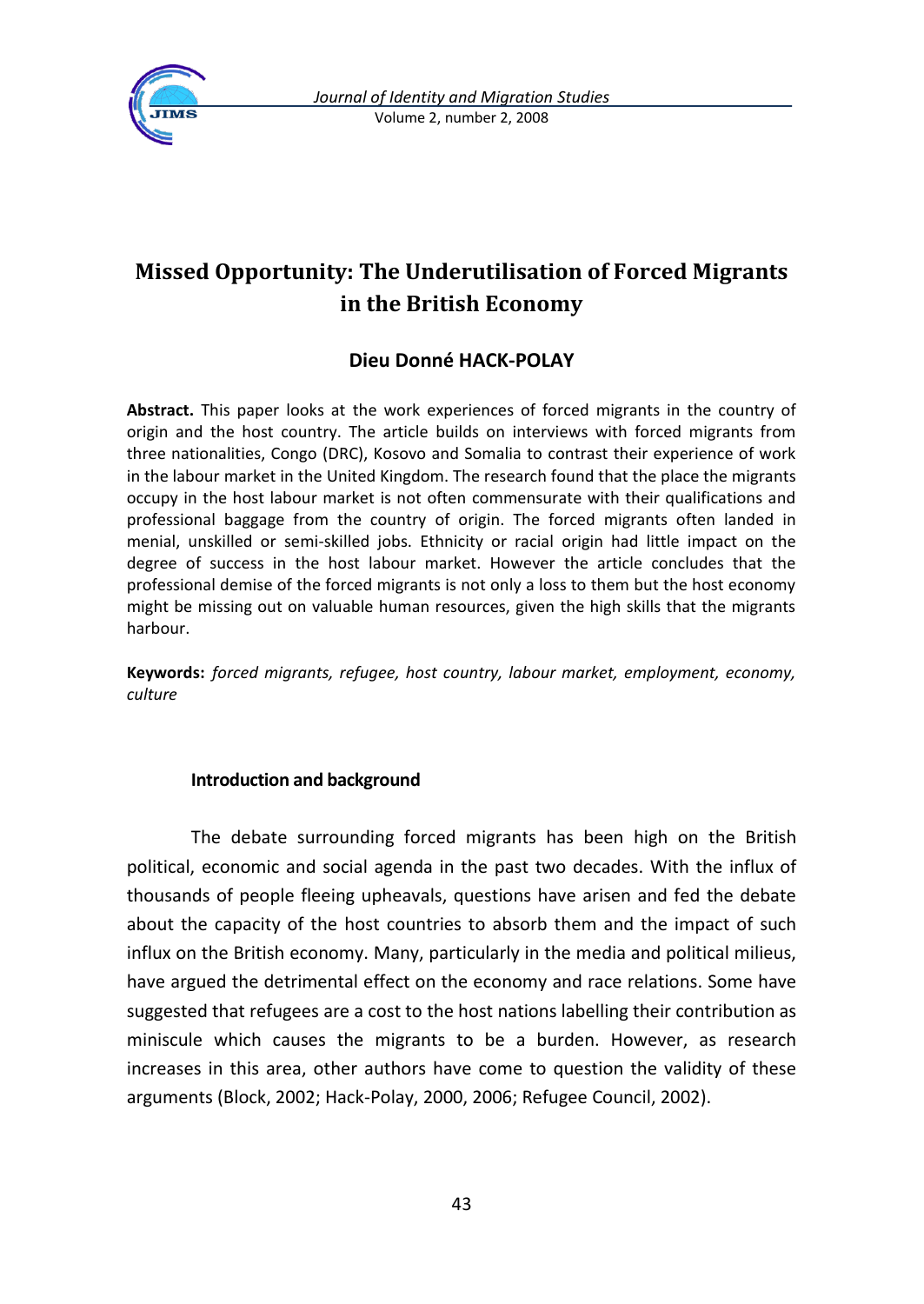

From the perspective of forced migrants, the world of work in the host country can be a tough jungle, often difficult to penetrate, to move through it and to survive it. Anthias & Yuval-Davis (1995:13) argue that the "structural disadvantage of groups" in the labour market could be explained by several factors including, class, race, gender, education and training as well as the length of stay in Britain. All these factors are particularly important in connection with the study of refugees' and migrants' place in the labour market. Anthias & Yuval-Davis (1995) for instance argue that refugees and people from the colonies and the New Commonwealth have been predominantly used as cheap labour in Britain and Western Europe. Essentially, their position in the West is that they do not meet the criteria for being part of the national collectivity. The use of Africans and people from the former colonies in an inferior capacity in European labour markets has been sustained for many decades.

Castles & Kosack (1973), Phizacklea & Miles (1980), Miles (1984, 1989), Banton (1987), Gilroy (1987) have widely investigated the plight of immigrants (voluntary migrants) and refugees (forced migrants) in Europe in the past three decades. Within the perspective of economic exploitation of immigrants under capitalism, Castles & Kosack (1973:5) have provided an explanation of the massive use of migrant labour. They assert that migrants are used as cheap labour in order to "keep wages down and profits up". The position is part of the overall view that immigrants, probably more significantly black and forced migrants, are perceived as inferior and treated consequently with some slavery and colonial stigmas. However, voicing that immigrants are 'enslaved' and exploited in twenty-first century Britain may contrast with current policy ensuring a minimum wage to all workers. The minimum wage regulation was hailed as a breakthrough to equality in the British labour market. However, recent statistics from the Commission for Racial Equality (CRE) show that the average wage of minority workers is still lower than that of their white counterparts and the level of unemployment among minorities is much higher. The CRE (2006) highlights that in 2002, the unemployment rate for ethnic minorities was double that of their white counterparts (respectively 8 and 4 per cent). Lin (1986) and Anthias & Yuval-Davis (1995:82) argue that "minorities have suffered most from the growth of unemployment" in the past few decades in the UK. This disadvantage experienced by minorities may be further exacerbated when the minorities are refugees.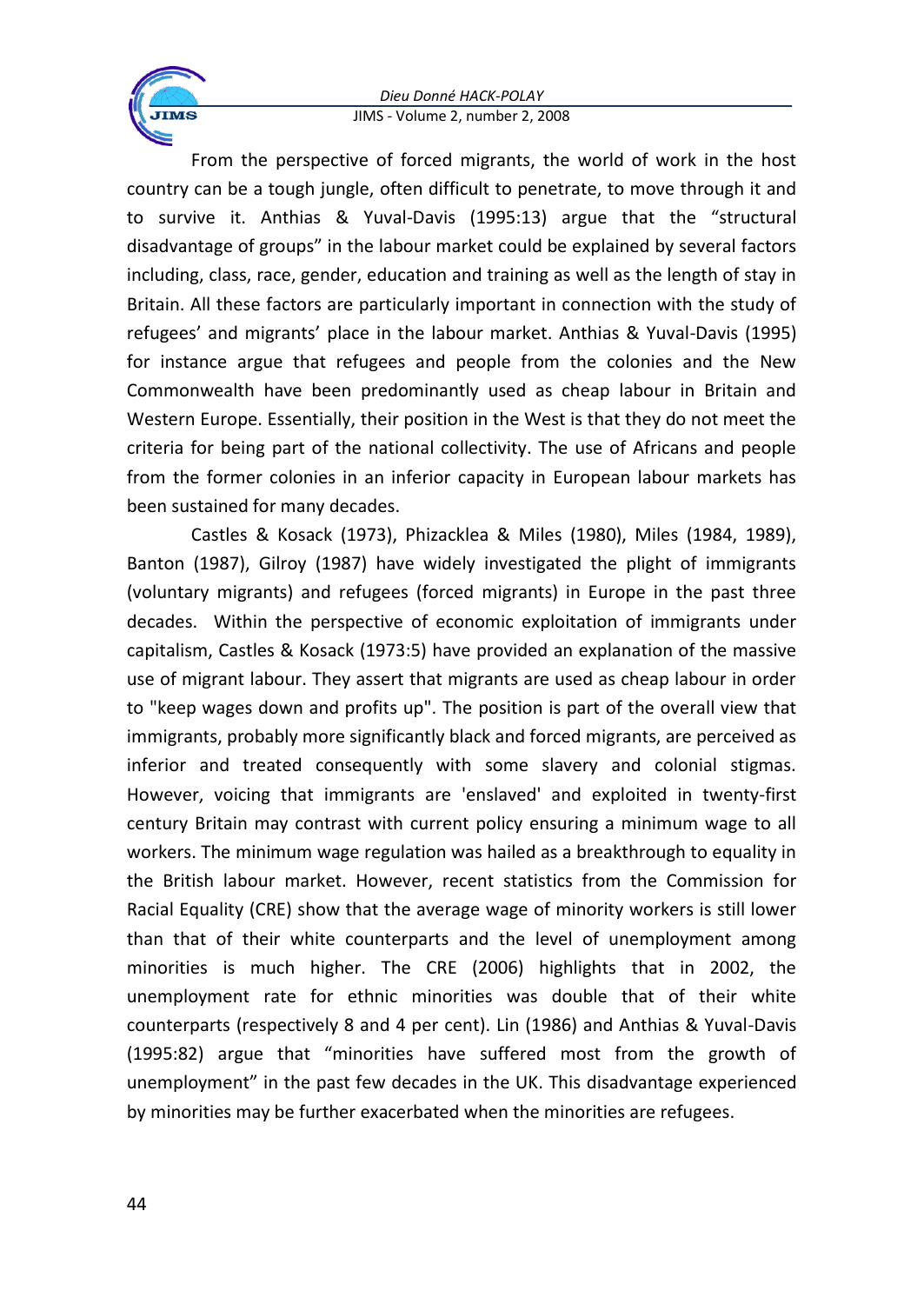

Given the employment opportunities of the last two decades in many developed countries and notably in the UK, it is interesting and surprising to note that the literature is consistent in acknowledging a certain disadvantage faced by forced migrants in the host country's labour market (Block, 2002; British Refugee Council, 2002; Anthias & Yuval-Davis, 1995, etc.) Some of the factors traditionally associated with such disadvantage include racism (Block, 2002; Castles & Kosack, 1973), perceived 'irrelevance' of previous qualifications (Hack-Polay, 2000; Home Office, 1995; Marshall, 1992; Clark, 1992), language (Block, 2002; Home office, 1995), cultural barriers, lack of information about opportunities, gender (Delphy & Leonard, 1992). The labour market is not the sole social area where immigrants, refugees and minorities are seriously disadvantaged. Similar inequalities are seen in education where ethnic minority pupils and students face more exclusion and underachievement in schools. Other fields include welfare and housing and the overall social mobility within the wider society. A look at social mobility and housing is likely to greatly inform the debate on racism as affecting immigrants, refugees and minorities in Britain. However, the analysis of these fields requires specific researches which are outside the scope of the present work.

This paper is placed within the wider perspective of labour market studies; it argues that refugees can make a substantial contribution to the host economy and society. The research has found evidence that forced migrants harbour a wealth of knowledge and skills which benefit the national economy. The research's main contributions lie at two levels: first it has formulated a typology of forced migrant job search strategies which have not often attracted much literature; second, the research has looked in-depth into some of the critical issues affecting forced migrants' entry and participation into the labour market. The paper concludes that forced migrants are human resources that are often under-utilised. They could be a source of global competitive advantage for the host country and business organisations if the migrants' skills are adequately audited and a reasonable level of cultural support is made available.

After a discussion of the methodology and related issues, the paper presents and analyses the findings in relation to the following: work in the country of origin, employment in the host country, routes to entering employment and factors affecting employment in exile.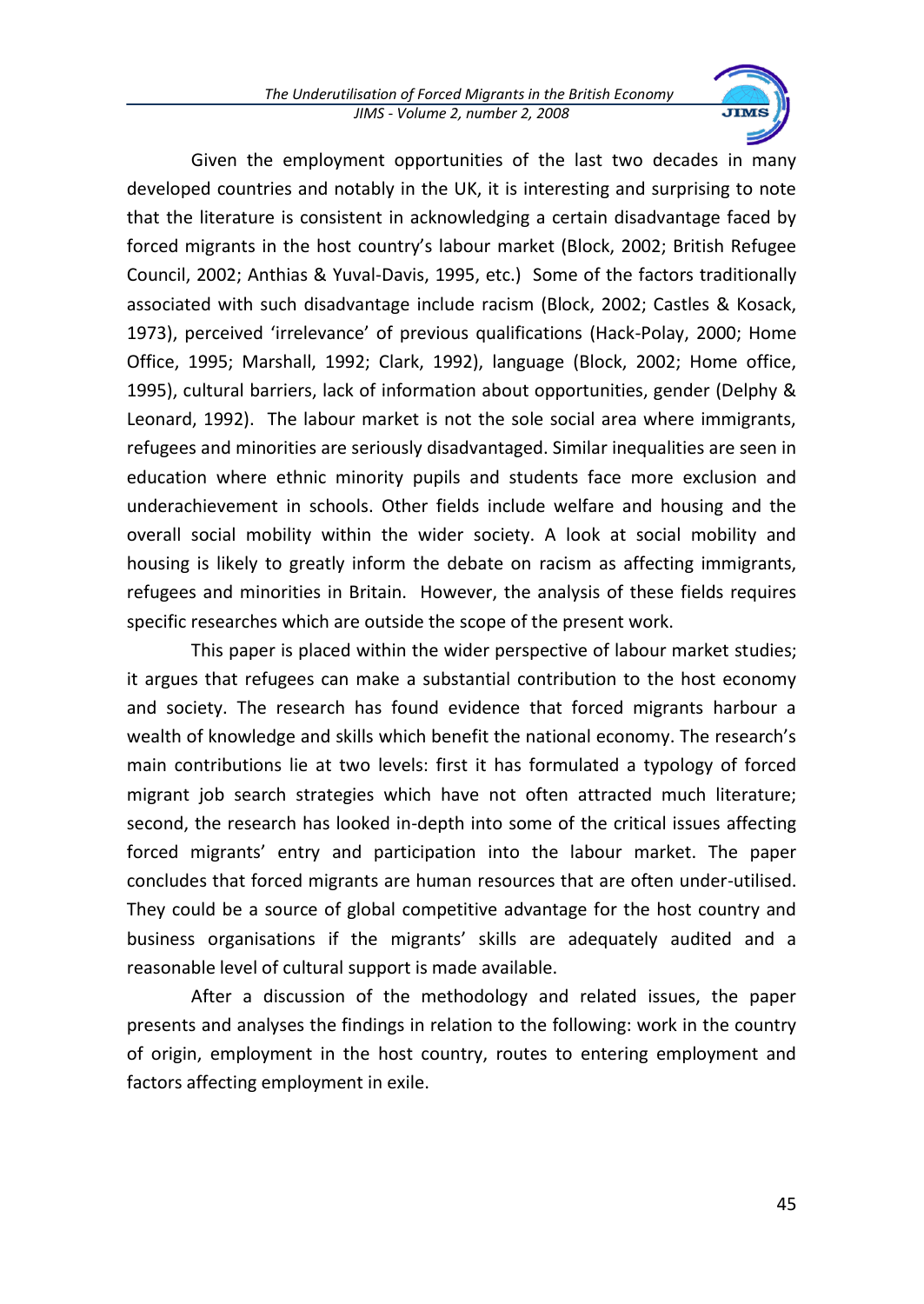

#### **Methodology**

The aim of the research is to examine the match or mismatch of the refugees' past learning and professional experiences in the country of origin and those in the host country. A qualitative methodology was used with in-depth interviews with 30 forced migrants from Congo (DRC), Kosovo and Somalia. The interviews explored such critical issues as academic and professional qualifications obtained in native country, the work experience prior to fleeing, search for work and employment status in the host country and types of work and obstacles to entry to the host labour market. The chosen fields were the the London boroughs of Croydon, Greenwich and Lewisham. The choice of location was due to availability and concentration of the target nationalities in the areas identified. The choice of the three nationalities was motivated by the interest in contrasting three possibly different perspectives regarding economic and social life in exile in view to establish whether factors such as race and country of origin have an important impact on socio-economic promotion in the new country.

The final number of participants was arrived at through a snowball sampling effect. This meant that a small number of participants were contacted through local forced migrant community organisations and they, in turn, led the researcher to other refugees who were likely to meet the selection criteria. As the initial respondents led the researcher to others, the difficulties in trying to find suitable participants and to arrange interview time and location were minimised. In-depth interviews allowed participants freedom to provide detailed accounts of their stories and expand on particular aspects. The approach was interesting for studying the experiences of forced migrants, whose story is many-folds, e.g. endurance of inhumane circumstances relating to torture, imprisonment in the native country and integration issues in the host country, etc. The interview attempted to capture the essence of their life history, particularly in relation to their re-entering employment and economic life in Britain. The non-homogeneity of the sample from a racial point of view has been deliberate in order to compare and contrast the experiences of refugees from different ethnic backgrounds, the Kosovans (Europeans) and the Somalis and Congolese (Africans). The analysis considers the forced migrants' work experiences in the host and native countries and assesses the extent to which forced migrants are given or not the opportunity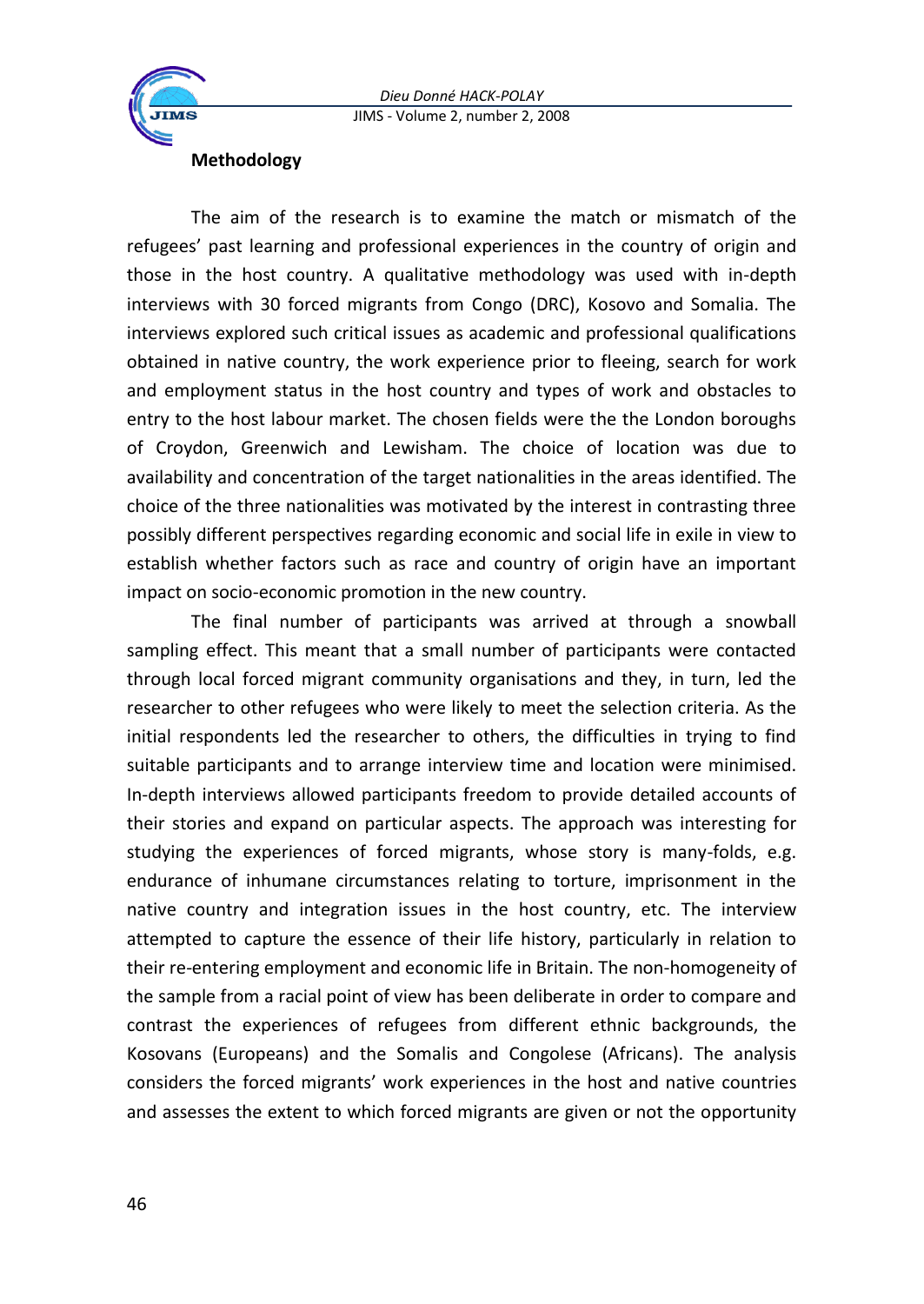

to contribute professionally, how they enter the labour market in the UK, and how the new society responds to their aspirations.

# **FINDING AND ANALYSIS Work in country of origin**

The majority of the respondents have experienced in the UK what Lin (1986) described as "status inconsistency". Only two of the refugees now occupy jobs that are higher than what they did in the country of origin. It is therefore understandable why the vast majority felt a sense of lower status and loss in exile. Table 1 shows the types of jobs the refugees once held before becoming exiles.

| Type of jobs            | <b>Nationalities</b> |          |         | Total |
|-------------------------|----------------------|----------|---------|-------|
|                         | Congolese            | Kosovans | Somalis |       |
| Managerial              |                      |          |         |       |
| Teaching                |                      |          |         |       |
| Clerical/administrative |                      |          |         |       |
| <b>Students</b>         |                      |          |         |       |
| Unemployed              |                      |          |         |       |

**Table 1 Job category of the refugees in the native country**

Table 1 indicates that nearly 67 per cent of the refugees were in employment in their country of origin, with 30 per cent being in jobs regarded as high status in those countries, e.g. managerial, teaching and to some extent administrative. Most of the respondents came from an urban background, which could explain the relatively high employment rate; in less developed countries most jobs are concentrated in urban areas. However, this trend is reversed in the UK where 63 per cent were in employment but with only 10 per cent in jobs similar to those held in the native country.

In the absence of reliable literature on employment mobility in the countries of the refugees studied in this research, our findings can not attempt any form of generalisation and will therefore apply to the sample. To establish some forms of generalisation further studies needs to be undertaken in the countries concerned but this is out of the reach of the present research given the time and financial constraints. The present analysis is, thus, typically a case study of the nationalities involved although some loose reference is made to some general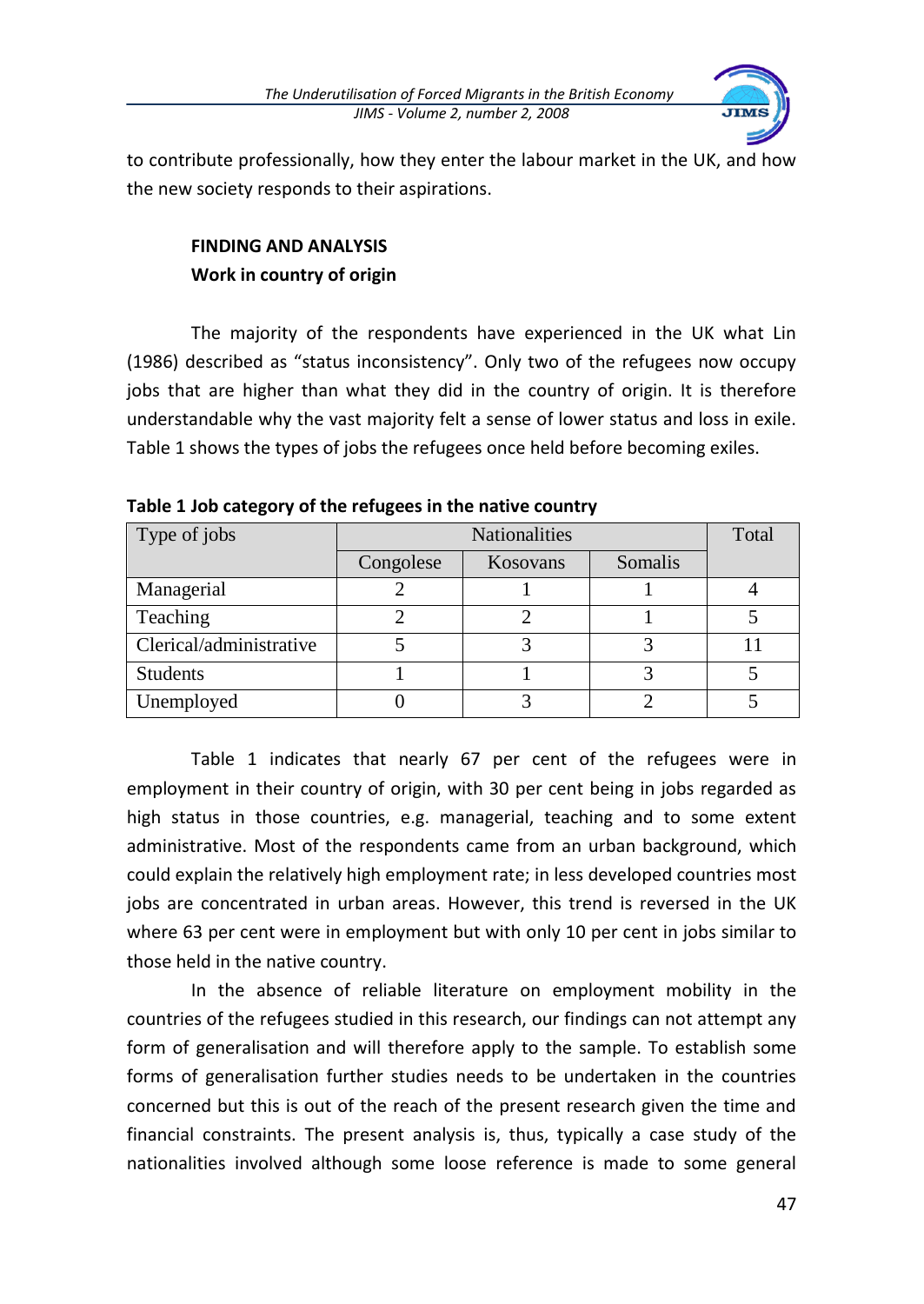

employment data in the three countries, Congo, Kosovo and Somalia. Majid (2005:7), in an International Labour Organisation (ILO) paper, acknowledges that though some broad data may be available in the context of employment in developing countries "much of this information is partial and incomplete, and constitutes an unbalanced panel of data".

Employment mobility in the country of origin does not appear to have been common. More often the refugees had stayed in one type of occupation since graduating or leaving school. In the interviews, the respondents did not mention that they had done a catalogue of jobs, but usually only one type of job during their life back in the country they originated from. "I was a government civil servant", a Somali refugee said; "I was a teacher", a Kosovan refugee proudly pointed out and a Congolese said he was a labourer. Given the economic difficulties in the three countries, it is difficult to imagine that there were a multitude of jobs for grab in the labour market. The assumption that the refugees may have only worked in the profession or trade mentioned by them could therefore be highly probable. In fact, Majid (2005:10) further argues, in relation to employment mobility that "the process of labour transfer does not show up in economy wide patterns in employment types".

The economic climate in Somalia is one of chaos where having a job at all, however low status it may be, is considered to be a privilege that the majority of citizens cannot afford. CIA (2006) points out that "Somalia's economic fortunes are driven by its deep political divisions" and much of the surviving parts of the country's economy lies mainly in agriculture. In Congo, the war in the past ten years or more has hindered the already deeply fragile and declining economy. Copson (2001), in the case of Congo, argues that "long troubled by economic decline and political stagnation, seemed to be entering a new era" of further decline when in 1997 troops of the Alliance of Democratic Forces for the Liberation of Congo-Zaire (AFDL) took over the political power. With many schools closed as a result of the war, one of the major professions in the country seemed to be in great decline leaving an incalculable number of people out of work and hope. Both local government and private sector employments are suffering decline because of the assault by rebel and government forces and the withdrawal of many foreign companies.

Henriette, a former Congolese secondary school teacher, reported:

I've been a secondary school teacher since graduating. But I didn't have a job two months prior to fleeing because my secondary school's been burnt down. I hoped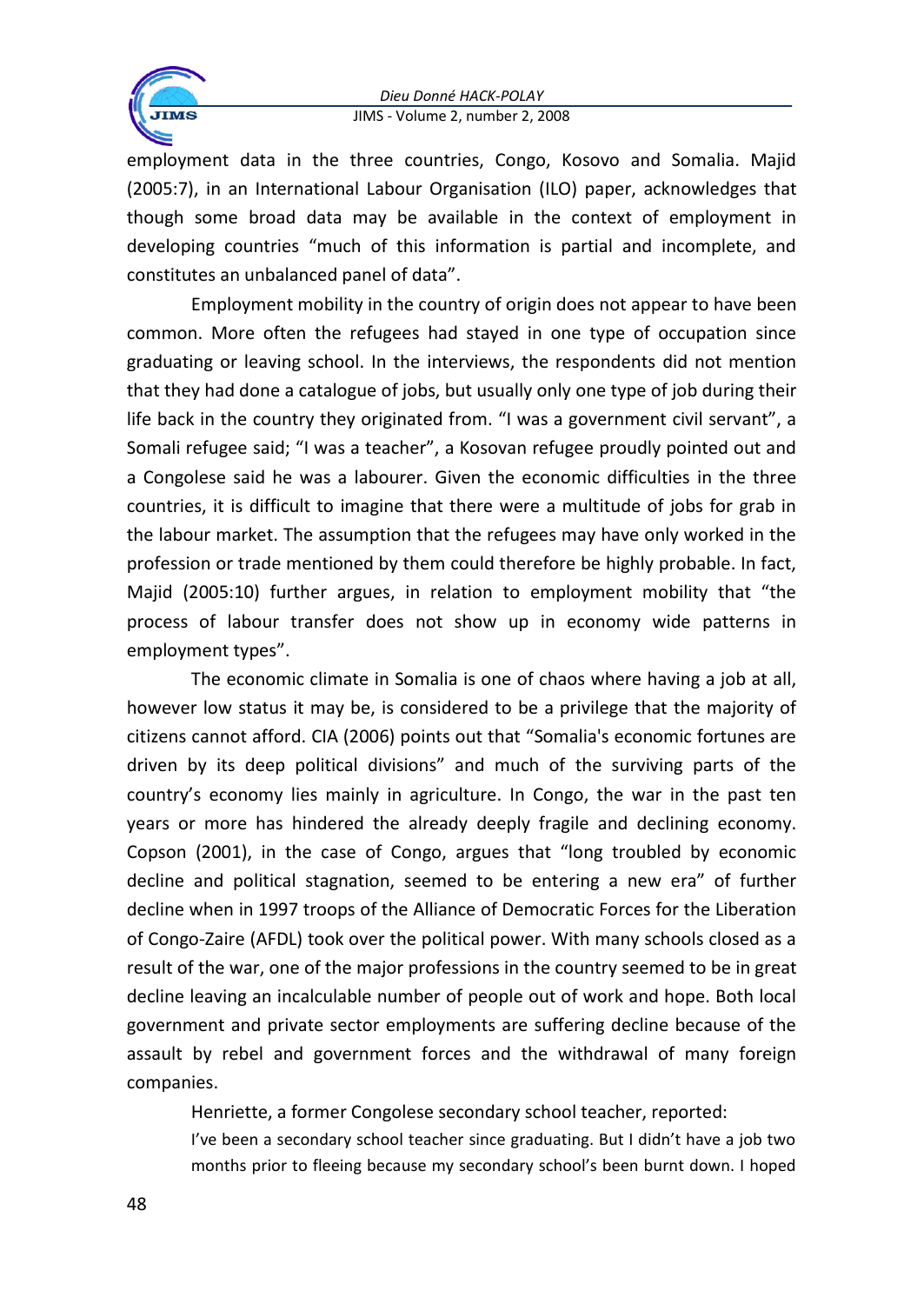

my state of unemployment wouldn't be durable but that was protracted because of the fierce fighting and political upheaval at the time.

In Kosovo, the situation could not be much different. Being part of a segregated community, the ethnic Albanians in Kosovo, this part of the former Yugoslavia, found it extremely hard to get into employment, particularly in government and local government where institutions were dominated by the Serbs. The economic climate itself did not help the Albanian cause; with unemployment nearing 40 per cent, the Serbs were given priority as asserted by Robert who helped at his parents' farm since he left high school with his A level three years prior to fleeing the deadly conflict. Robert pointed out that:

I enjoyed working at the farm in the end. I was with my family and that was enjoyable. In Kosovo, it's not easy to get a job, especially when you live in a small town. If you go to Pristina, it is also very hard because there are many people looking for a job there. If you don't know anybody you can't do anything. As I couldn't go to university, I worked at the farm after leaving college.

In total, the economic situation and the disorderly social and political scenes lead to the assumption that many of the refugees had remained for some time in the occupation they quoted to the researcher. An overwhelming majority had never changed jobs or move horizontally or vertically within the same occupation. They could however be credited with long years of experience in the professional area they embraced.

## **Typology of routes into employment in the UK**

In our sample the entry to employment of refugees in the UK was diverse. While some were introduced to their first job by friends and other acquaintances, others went to employment through training and only a handful accessed their first job following ordinary job search exercises on their own, such as completing application forms and attending interviews. This section examines this variety of routes into employment taken by the refugees interviewed.

Models of methods used by refugees to find jobs are not well documented in academic literature. However, empirical studies including findings by the Peabody Trust (1999) point to a culture of job introduction by friends and relatives. If refugees are to be seen as a racialised group as Anthias & Yuval-Davis (1995) have argued, then a Dual Labour Market theory would be a consistent framework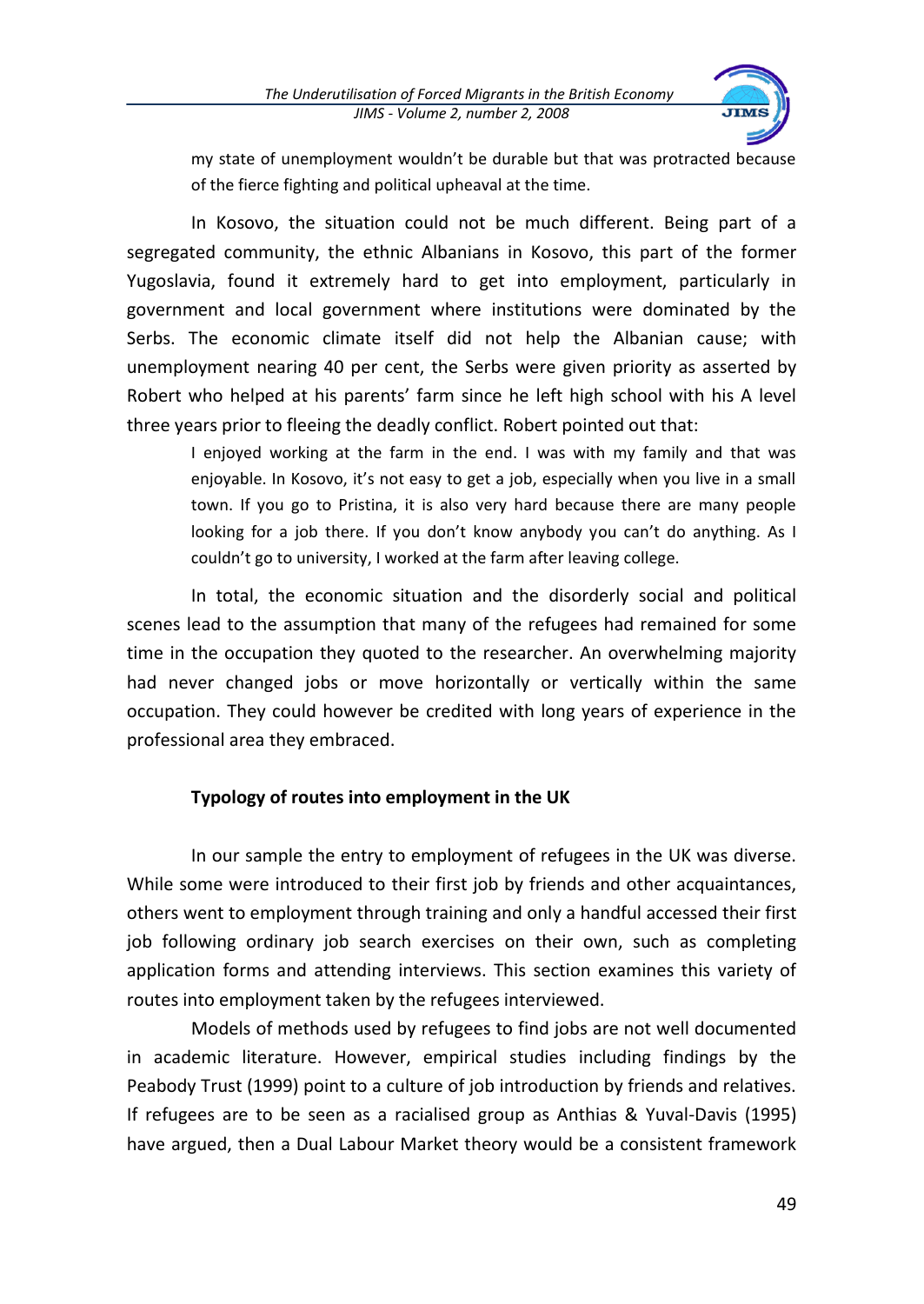

for understanding refugees' place in the British labour market. In fact, from the perspective of Dual Labour Market theory, male white workers have priority in the primary labour market which "is characterised by stability, strong trade union representation, higher wages and good working condition" (Anthias & Yuval-Davis, 1995:72); but the secondary labour market will recruit essentially female and black workers; here employment conditions are the opposite of what is available to those in the primary labour market. Marxists such as Edwards (1975) have argued that employers "consciously exploit race" to arrive at a desired degree of workforce control. Whatever the argument is, it is widely accepted in the literature that there is a high degree of differentiation in employment and this is to a large extent founded on race and gender. From this perspective, forced migrants will struggle to enter the job markets and to move up. The following sections highlight how the respondents entered the employment market in exile and the place that they occupied at the time of the interviews.

# *Entry through networks of acquaintances*

In all three communities researched, participants had a friend or a relative who informed them of a possible opening in their place of work. Eleven of the nineteen participants who declared an occupation found their first job using the 'friends' route. Finding jobs this way confirms the crucial importance of networks as they can be essential for the integration process but as Robinson (1993) found networks could also be crucial for finding employment opportunities and Bloch (2002) describes finding employment through contacts and friends as one of the key job search techniques employed by the refugees she studied in the London Borough of Newham. The respondents in the present research have had similar experiences and Abdul, a Somali refugee reported that

My friend told me to come with him one day to see his supervisor. The friend said that they always needed people and if they (the employer) liked me they might take me on. I went with my friend one afternoon. The supervisor asked me if I was interested in clearing some boxes for two hours. I worked really fast to please him. At the end of the task he offered me to come back the next day. That's how I started.

Abdul's experience was not isolated. Other refugees reported getting their first appointment via such a route. However, it is clear that the sort of employment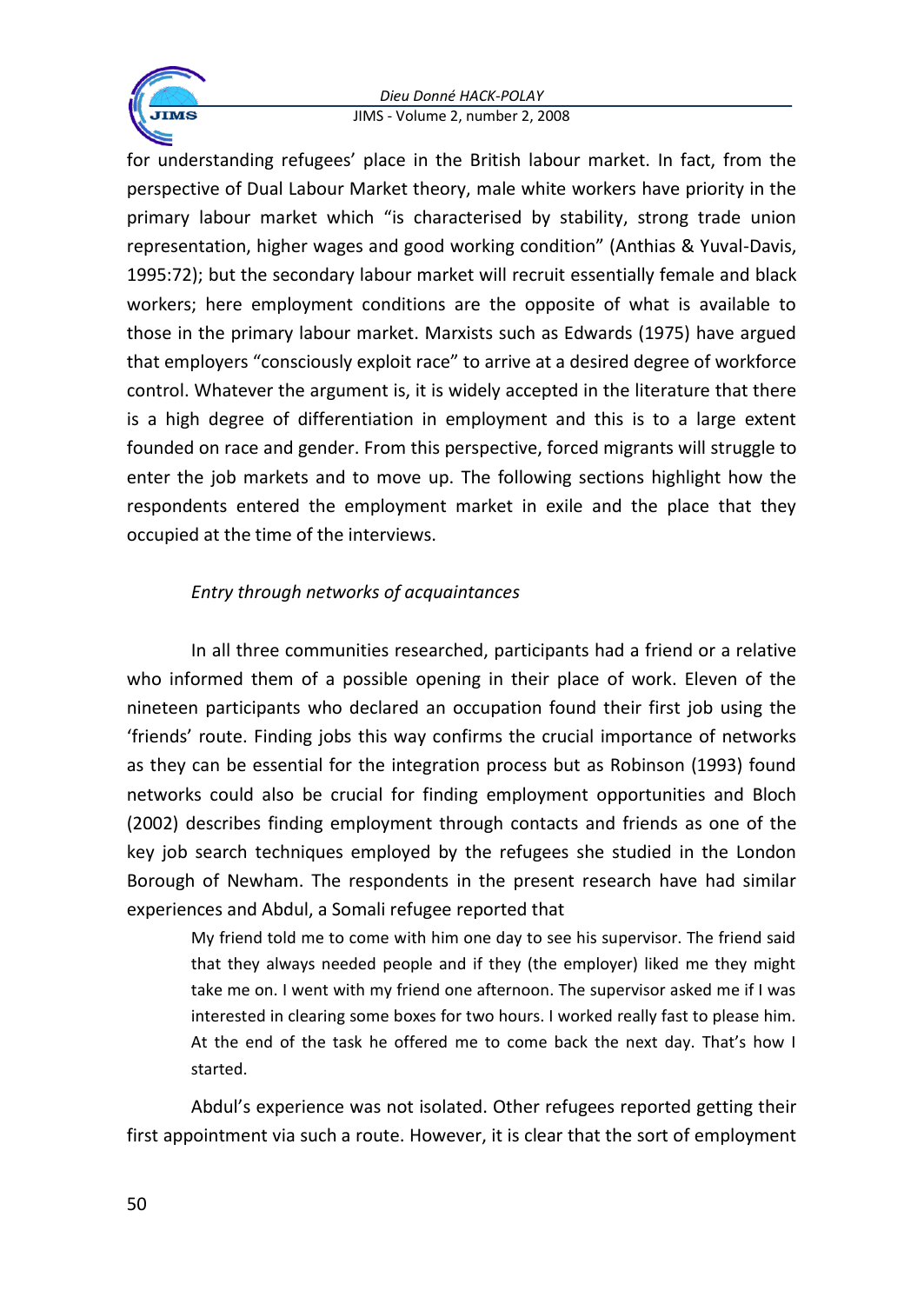

in which the respondents landed was often unskilled and manual such as cleaning, packing, factory and catering work. Paul, a Kosovan refugee pointed out that

It was easy to get a job on a building site because they were always short of staff as many people left often without notice. Once, I thought I'd kill the boredom by going with my cousin to see what he does at work. My cousin's boss asked if I was looking for work. My cousin answered yes and I was offered to start on the spot. The job was hard; I thought I'd not finish the day. But the next morning I got myself together and went back.

From the experience of the participants, it may appear as though unskilled and manual employment attracts predominantly refugees and minorities. Other studies go in the same sense and provide some hints that help to understand the issues. Anthias & Yuval-Davis's (1995) perspective is that refugees are racialised and therefore face exclusion from full participation in British society. Castles *et al*. (1984) and Solomos & Back (1996) have similar opinion; they reveal that minorities often remain in the manual manufacturing sector where they are represented principally in shift work in factories, textile and foundries. For refugees landing in the unskilled or semi-skilled sector was partly due to the low level language abilities in the first years of exile. Many of these jobs require minimum language abilities, if any. Marshall (1992:18) suggests that language was one of the most serious barriers to refugee employment. In the case of the refugee participants, there was evidence of a link between language and the type of initial employment obtained in exile.

## *The training route*

A number of refugees accessed their first job in exile by taking up training which had a work experience element. Six or 32 per cent of the nineteen employed respondents used the 'training route' to access employment for the first time in exile. In general, the respondents accessed training after obtaining information from the refugee assisting organisation that they frequented, e.g. the Refugee Council, local community organisations, etc. While the majority found out about training and education this way, about one quarter received training information through friends who were already attending an institution. The training route offered the advantage of the refugee being introduced to an employer by a training institution or a college. Such a provider usually works in partnership with a bank of employers who are willing to take trainees. Without such introduction it would be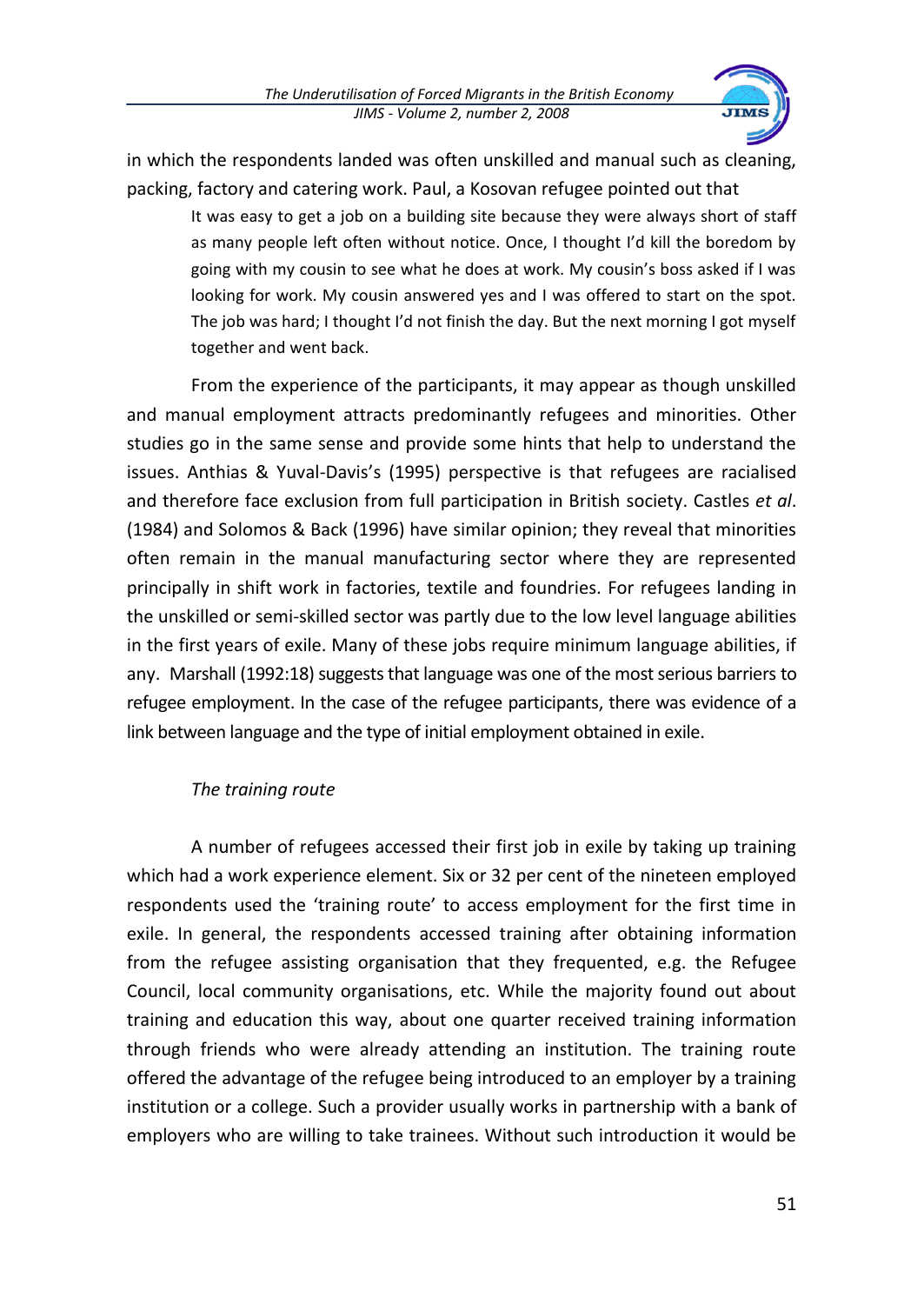

very difficult for the individual refugee to penetrate the environment of the company. As Charlotte, a Congolese refugee explained

I attended an IT training course with a refugee organisation in West London. The organisation found me work placement with a small company. My English was average but I was really competent at computers. After my placement, I was offered to stay for three months and they employed me.

Hamidi, a Somali refugee had a similar story. He got a work experience placement through his college. The employer pledged to take him back after he completes his training. Hamidi was offered a position as a care worker on completion of his course. The respondent was very thankful to those who showed so much willingness to assist him when he explained:

I thank my friend who took me to Greenwich College. The College was very supportive in training and sending me to this job experience. Now the employer is very kind because they want to keep me. I think I'm lucky and I thank God. If all these people didn't help me, I won't be here.

The training route had a triple function. First, it was an opportunity for the refugees to gain or improve their English language abilities. It was also about learning about a specific occupational area and furthermore was an opportunity for the refugee, novice to the UK work environment, to gain valuable experience and a reference. Often the courses combined English for Speakers of Other Languages (ESOL) with a professional area, e.g. information technology (IT), health and social care, bookkeeping, etc. In Charlotte's case, she studied ESOL with IT while Hamidi learned English with the National Vocational Qualification in health and social care. The training route to employment while secure to a certain extent, does not remove the spectre of the unskilled or semi-skilled. The British Refugee Council (1990: 11) has found that in the case of refugee women, for instance, despite training and qualifications the refugees are confined in temporary, poorly-paid part-time domestic employment.

## *Individual job search route*

Individual refugees sometimes engaged in job search activities by following the route that experience UK job seekers would use. This can be referred to as the conventional route or the expert route and three of the employed refugees exploited this opportunity. This involves the refugee putting themselves forward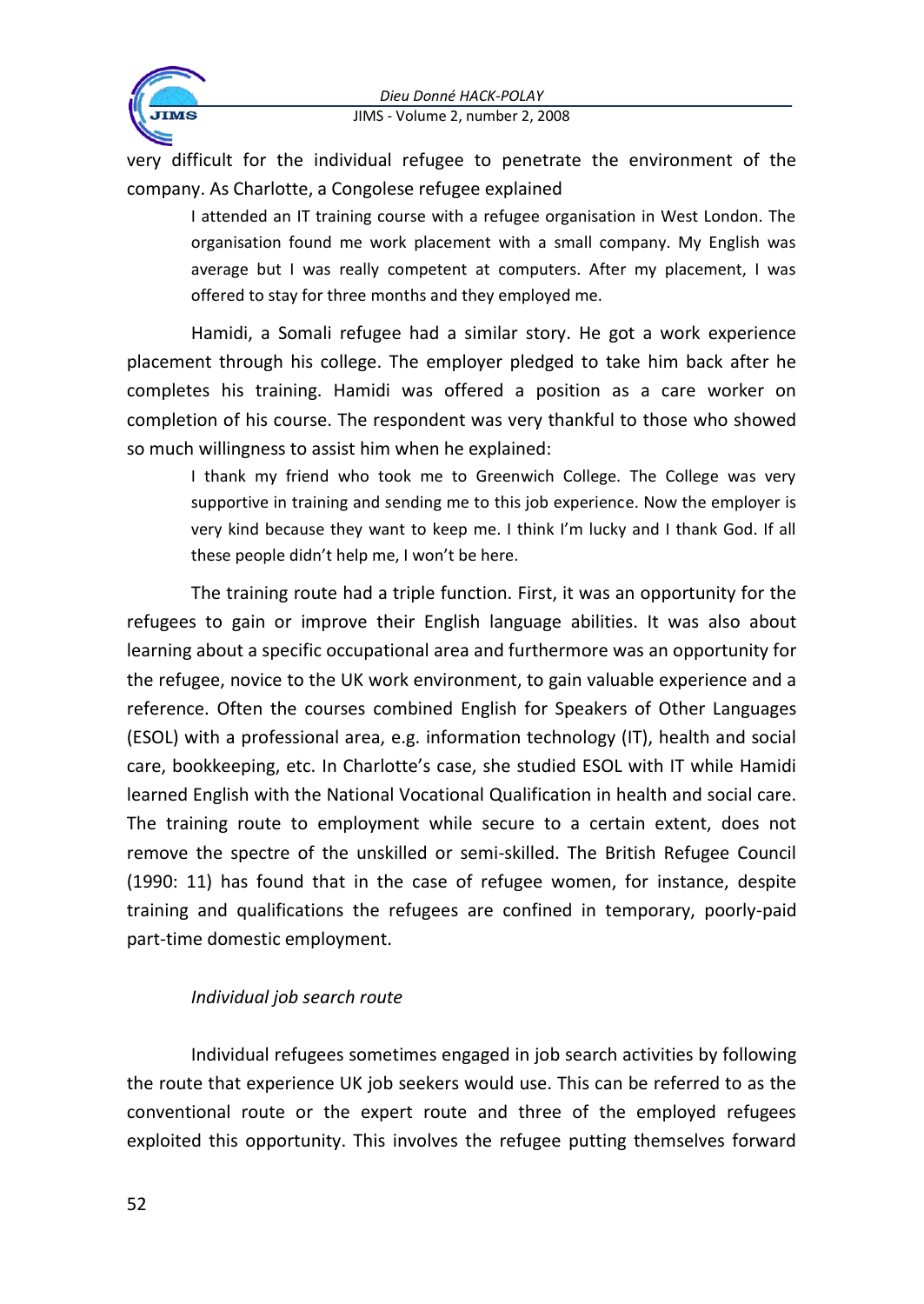

for jobs in the employment market like anyone else. For instance, they may call for an application forms, send a curriculum vitae, visit employment agencies. The individual route was the preferred route for three refugees, including the two who had some competence in the language of the host country prior to leaving. However, competence in English language alone was not sufficient to raise the confidence the participants showed in attempting to "go it alone". Other factors such as advice from welfare and employment services and tips from friends and professionals were also enabling and powerful agents. Such courageous entrance into the unknown labour market was a privilege affordable only to a fortunate few like the Somali who was educated in higher education in the UK and another who completed some higher education in Somalia and had done some significant study of English language in the native country. Abdul describes how he went about getting a job:

As soon as got the right to work, I started sending my CVs to different companies. Many of applications I made were not successful. I was rarely called for an interview. Many CVs I sent were never acknowledged. I wondered what was going on despite my qualifications and experience. It took more than a year to find my first job. I was delighted.

The different approaches to entering the world of work in exile had varying degrees of success. However, the 'friends' options and the training route appeared to be effective in pushing the refugees into jobs however low status those jobs were. The individual job search or conventional route seemed slower and more disappointing but the refugees who pursued it and persevered had more rewarding professional or skilled employment.

## **Employment in the host country**

A Home Office (1995) research into refugee education and employment showed that over a third of the 263 participants interviewed were university graduates and had occupied senior professional positions in the country of origin. Marshall (1995) also found that well over half of the refugees he worked with were professionals in their native country and only six per cent were unskilled workers. Ordinarily, past high professional status and education and training count as assets in one's future development but in the case of the refugees studied in the present research these did not seem to have had much impact. However, those who were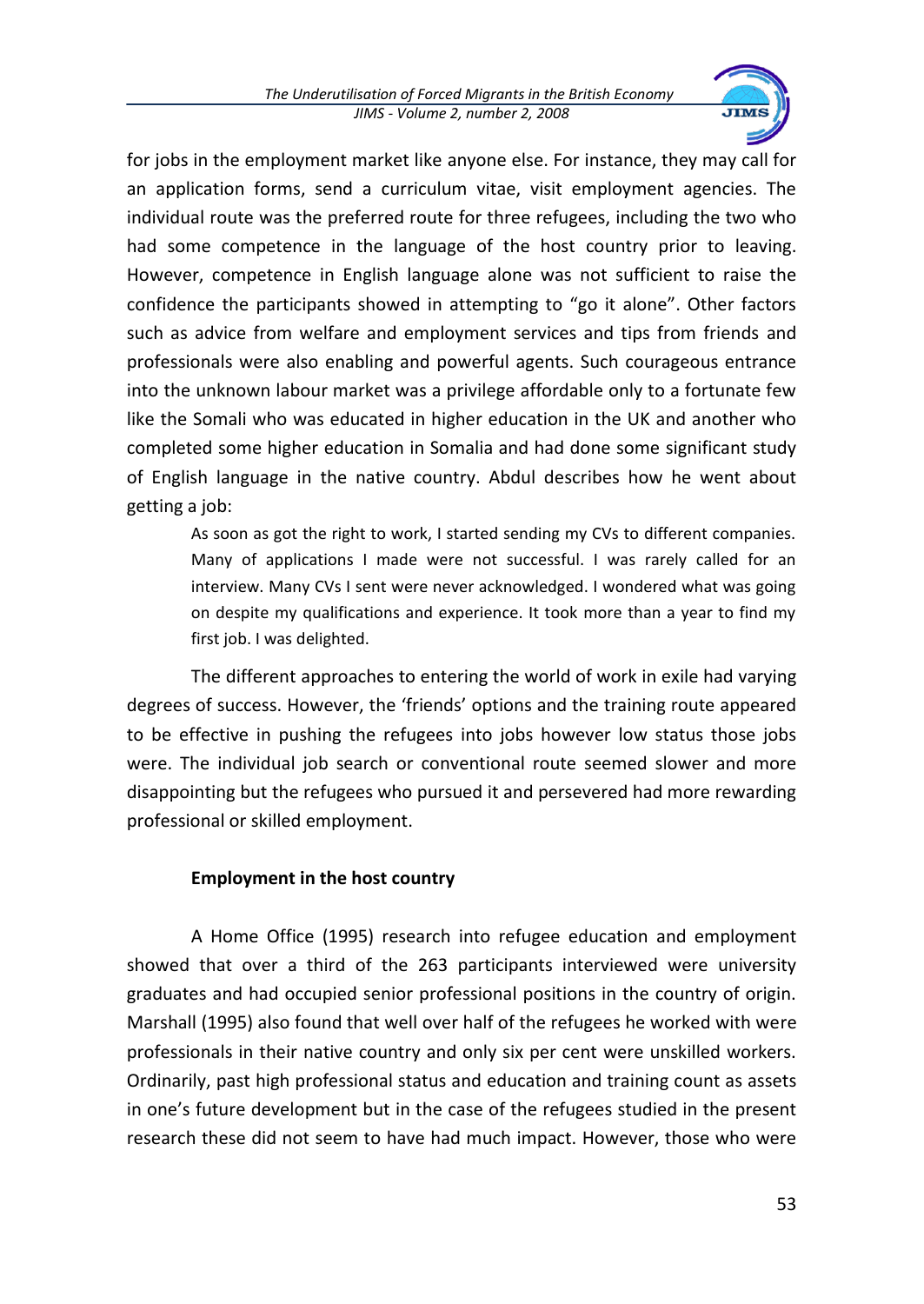

unemployed in exile represented 10 per cent, with a further 28 per cent undeclared occupations. The comparison shows that fewer of the refugees were in employment in the UK and fewer of those employed had jobs that met their expectations.

The fortune of refugees in employment in exile varies. Many of the participants hoped that they would be able to reconstruct broken lives in the new country. Entering employment is part of this reconstruction enterprise. However, the process was not always smooth. Many of the respondents were actively looking for work and this keenness to find work fits in with liberal perspectives which see work as a source of freedom and self-realisation. Blauner (1964) argues that only a change in means of production, including technology, is sufficient to sustain work as a fulfilling activity in industrial societies. This perspective is rejected by Marxists who believe that work, predominantly in capitalist societies, is alienating because human labour has become a commodity rather than work per se and therefore fulfilling and freedom broker. However, for the refugees in this research, Blauner's (1964) view seems to translate their preoccupation: find work to rediscover a sense of self-worth and re-enter the social arena. In fact, finding employment to occupy oneself as part of the healing process has been another heart breaking venture for a large number of the respondents. This justifies the plurality of strategies used in the search for work as described earlier. Whether they had trained or not, in a large number of cases, the refugees landed in employment that was much below their qualifications, capabilities and aspirations. The metaphor of the world of work resembling a 'tough jungle', mentioned at the start of the section, is enlightening in this respect.

The Civis Trust (2002) has catalogued some of the most common jobs that refugees find themselves in, e.g. security guards, care support work, cleaning, etc., if they are fortunate enough to find work at all. Many research studies including British Refugee Council (1990), Citizens Advice Bureau (1993) found evidence that unemployment among refugees nears 70 per cent. The Civis Trust (2202:28) found that many refugee job applicants "have had hundreds of job applications rejected for fairly menial jobs". The respondents in the present research have not escaped the harshness of the tough British labour market jungle. The majority of the respondents have found work in such areas as described by the Civis Trust and have come to persuade themselves that such was their natural fate; the most effective route for surmounting unemployment and barriers to employment has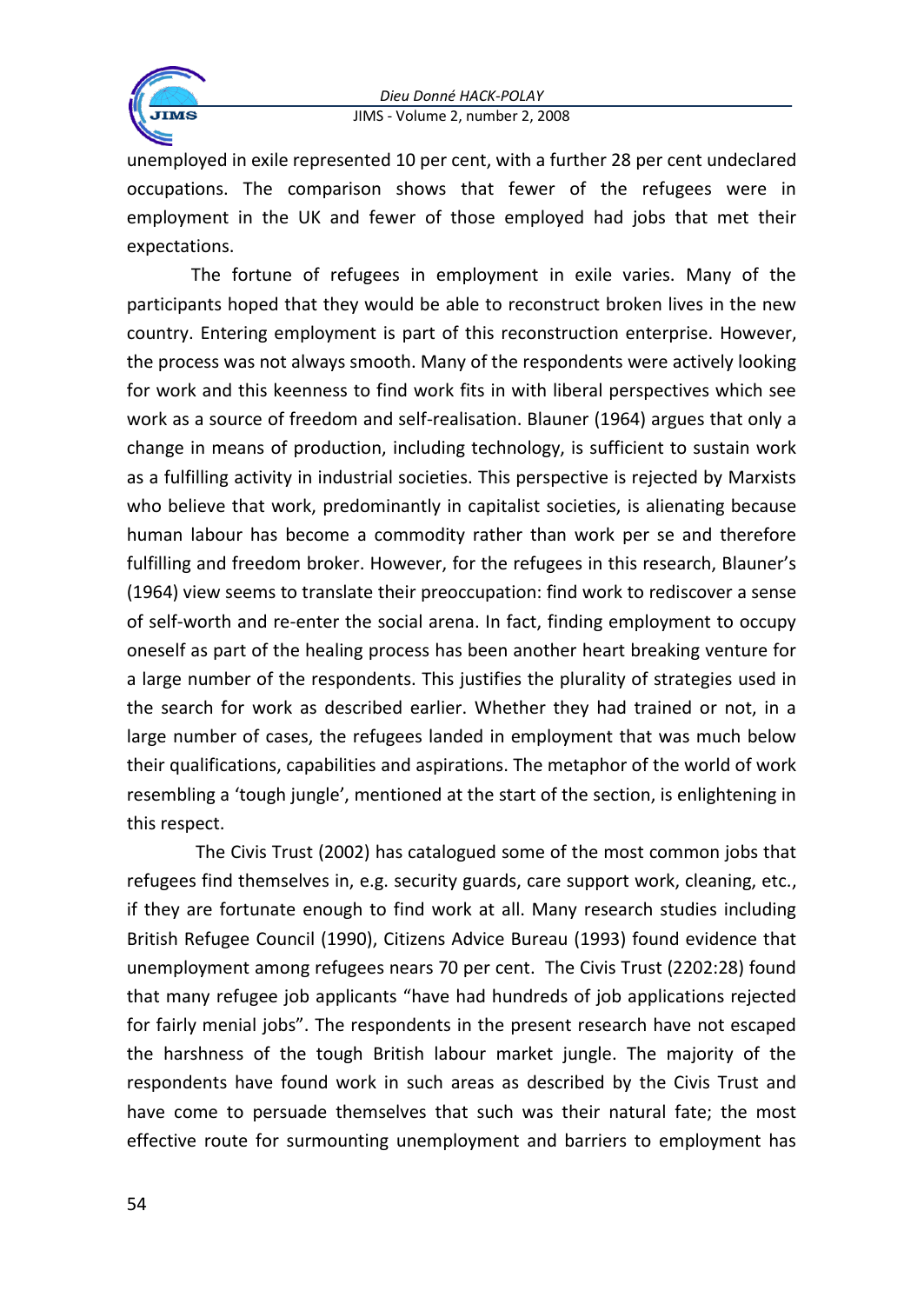

been through peer assistance, i.e. 'friends taking friends to work' as argued earlier. The tone of resignation has been well expressed particularly through metaphors translating an idea of sentence. Metaphors such as "exile is like a prison; exile is like hell; exile is like a downfall, etc." were formulated by at least one respondent in all the three communities researched, i.e. Somalis, Congolese and Kosovans. Table 2 describes some of the jobs respondents were doing at the time of the interviews:

| Occupation                            |
|---------------------------------------|
| Office (managerial or senior officer) |
| Teaching                              |
| <b>Driving</b>                        |
| Security/ Office (clerical)           |
| Cleaning/factory                      |
| Unemployed                            |
| Not declared                          |
|                                       |

#### **Table 2 Employment in the host country**

Table 2 shows that 90 percent of the respondesnts were in low status jobs which are often manual. Mengesha (1995:4) explains that refugees are the most marginalised group within the community; they live in poor quality accommodation, are unemployed or underemployed, with no proper employment training and as a result find themselves in a poor state of health". There may therefore be an interconnection between employment, housing and health. The perceived less favourable employment situation of refugees has a number of serious implications which range from social marginalisation to risks to psychological and physical health. However, it is not always evident that the refugees themselves are conscious of what others may see as poor housing or poor health. A Kosovan refugee who lives with a number of other in the same flat in Croydon sees this as normal and reported that:

I'm lucky to be living with many other countrymen and women (six people in the two bedroom-flat) in the same house. We live like a family like back home. We spend time together and help each other in everything. It's cheaper too.

From other perspective, these may be seen as overcrowded accommodation. But for these refugees, this is culturally acceptable to live as a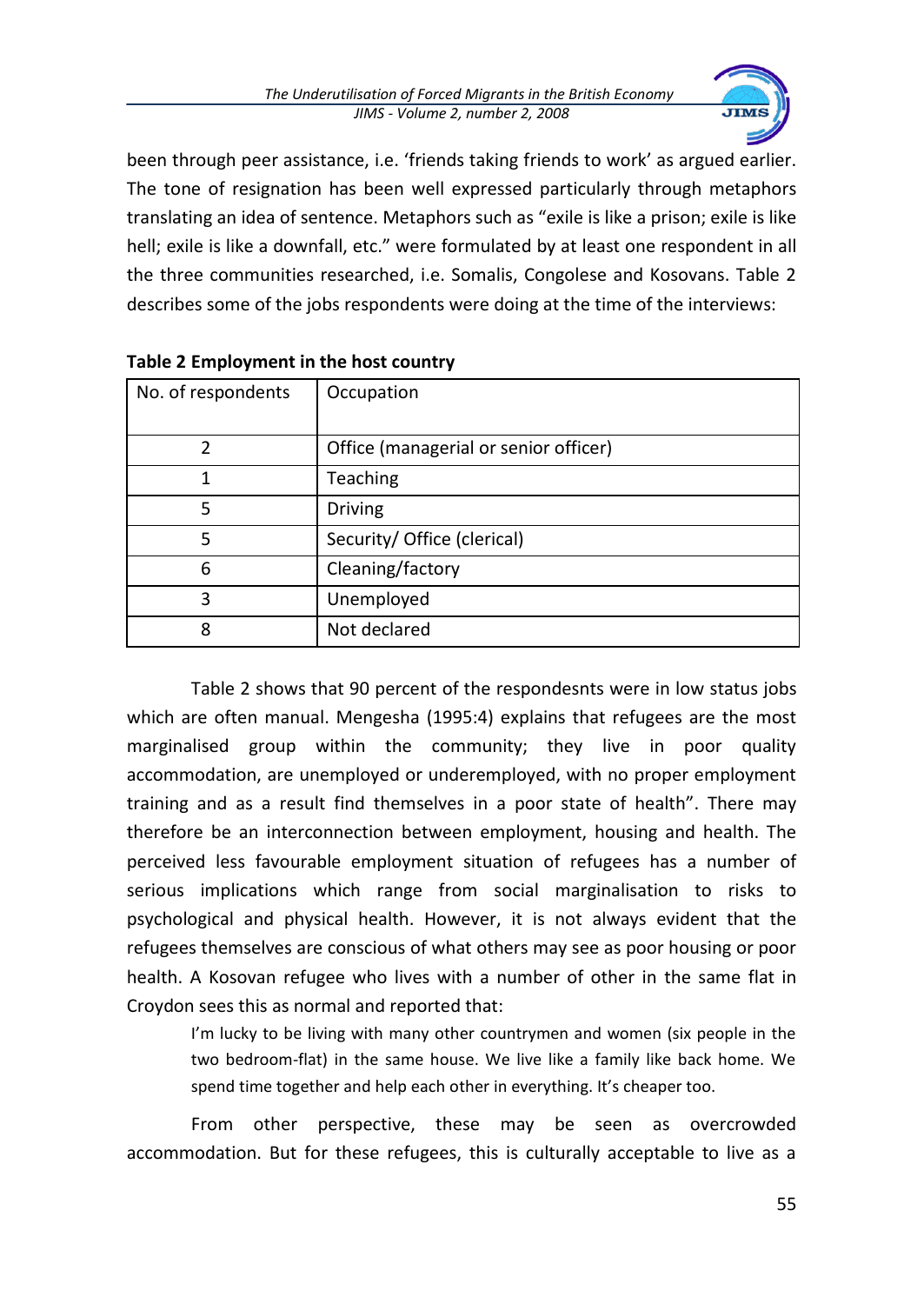

family and benefit from the network locally available. The financial advantage of such promiscuity is not arguable, given the levels and types of jobs that the respondents find themselves in. From a Marxist perspective (Marx, 1970), these refugees are viewed as a "class in itself" because the members have low class consciousness, or rather low consciousness, of the perceived substandard nature of their living conditions. They are a social entity within which individuals share the same cultural heritage and values which become a foundation of life in the host country.

Table 2 and other studies (e.g. Castles & Kosack, 1973; Clark, 1992; Marshall, 1992; Anthias & Yuval-Davis, 1995) show that jobs that migrants take up are not often commensurate with their qualifications, experiences and status prior to migrating. Many of the refugees had respectably high status jobs in the native country. Teaching, civil service, army and private sector managerial positions were some of the most common occupations of the respondents in their countries of origin. However, a small number were in occupations that they did not perceive as employment back home, e.g. farming. Another category were in higher education which was perceived as a high status situation in the three countries examined, given that higher education was almost synonymous of future high employment. For many this professional misfortune was in many respects metaphorically comparable to nostalgia, fall or starting from scratch.

## **Social realities affecting employment in the host country**

This section examines the socio-cultural factors that shape the employment of forced migrants in the host country. It highlights the significance of factors such as language, racism and ideological constructions as well as the complexity of the labour market. The research reveals that the combination of these factors tend to shape or define the place forced migrants occupy in the host country's labour market.

## *Language*

The study has revealed an association between the level of proficiency in the language of the asylum country and the refugees' occupation. Table 3 shows the language proficiency of the respondents. Marshall (1992) has described the language issue as one of the key barriers to refugee employment. In his research, he found that two thirds of the clients he interviewed did not have English as their first language. The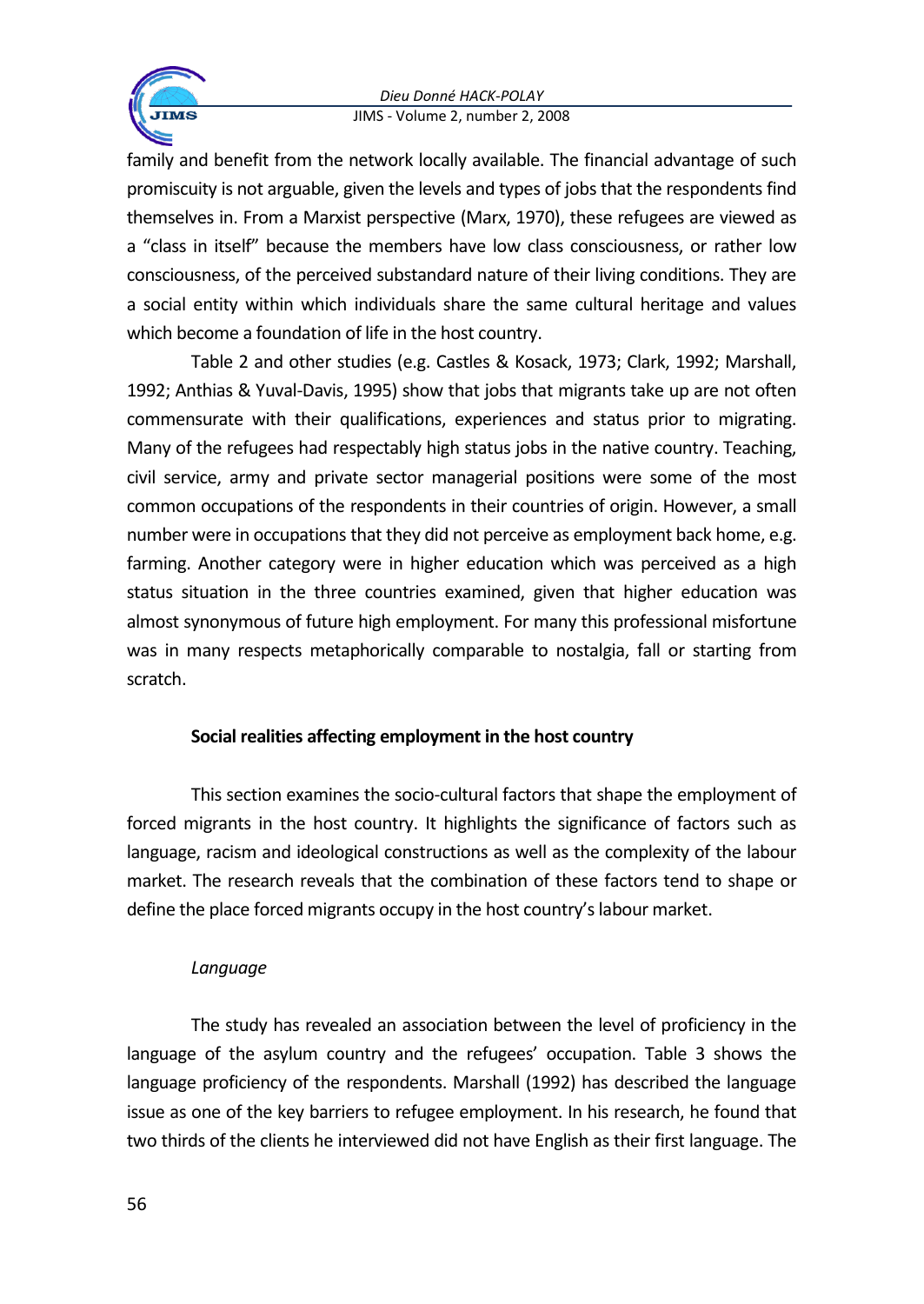

researcher has attempted to classify on the speaking abilities which were established based on the discussions with the participants. The classification is based on a typology developed by the Department for Education & Science (DfES) in the UK.

| Lang.<br>Level | <b>DfES</b> description<br>(speaking ability)                                                                                                                                                                                                                                                                                         | No.<br>respon-<br>dents | Job types linked<br>to language level                                                               |
|----------------|---------------------------------------------------------------------------------------------------------------------------------------------------------------------------------------------------------------------------------------------------------------------------------------------------------------------------------------|-------------------------|-----------------------------------------------------------------------------------------------------|
| Level 2        | Listen & respond to spoken language, including<br>extended information and narratives. Speak to<br>communicate with detailed information.<br>Engage in discussion with 1 or more people in a<br>variety of different situations making clear and<br>effective contributions                                                           | 16                      | - Professional (3)<br>- Semi-skilled (5)<br>- Unskilled (2)<br>- Unemployed (2)<br>- Undeclared (4) |
| Level 1        | Listen & respond to spoken language, incl.<br>information & narratives and follows<br>instructions of varying length. Speak to<br>communicate information, ideas & opinions<br>adapting speech & content. Engage in<br>discussion with 1 or more people in familiar &<br>unfamiliar situations making clear/relevant<br>contributions | 9                       | - Semi-skilled (3)<br>- Unskilled (2)<br>- Unemployed (1)<br>- Undeclared (3)                       |
| Entry 3        | Listen & respond to spoken language incl.<br>straightforward information and narratives.<br>Speak to communicate information, feelings &<br>opinions in familiar topics using appropriate<br>formality. Engage in discussion with 1 or more<br>people in familiar situations, making relevant<br>points.                              | 3                       | - Semi-skilled (2)<br>- Undeclared (1)                                                              |
| Entry 2        | Listen & respond to spoken language incl.<br>straightforward information & short narratives.<br>Speak to communicate information, feelings&<br>opinions on familiar topics. Engage in<br>discussion with 1 or more people in familiar<br>situations.                                                                                  | $\overline{2}$          | - Unskilled (2)                                                                                     |
| Entry 1        | Listen & respond to spoken language incl.<br>simple narratives, statements, questions &<br>single-step instructions. Speak to communicate<br>basic information, feelings & opinions on<br>familiar topics. Engage in discussion with<br>people in familiar situations about familiar<br>topics.                                       | $\mathbf 0$             | N/A                                                                                                 |

## **Table 3 Language proficiency of the participants**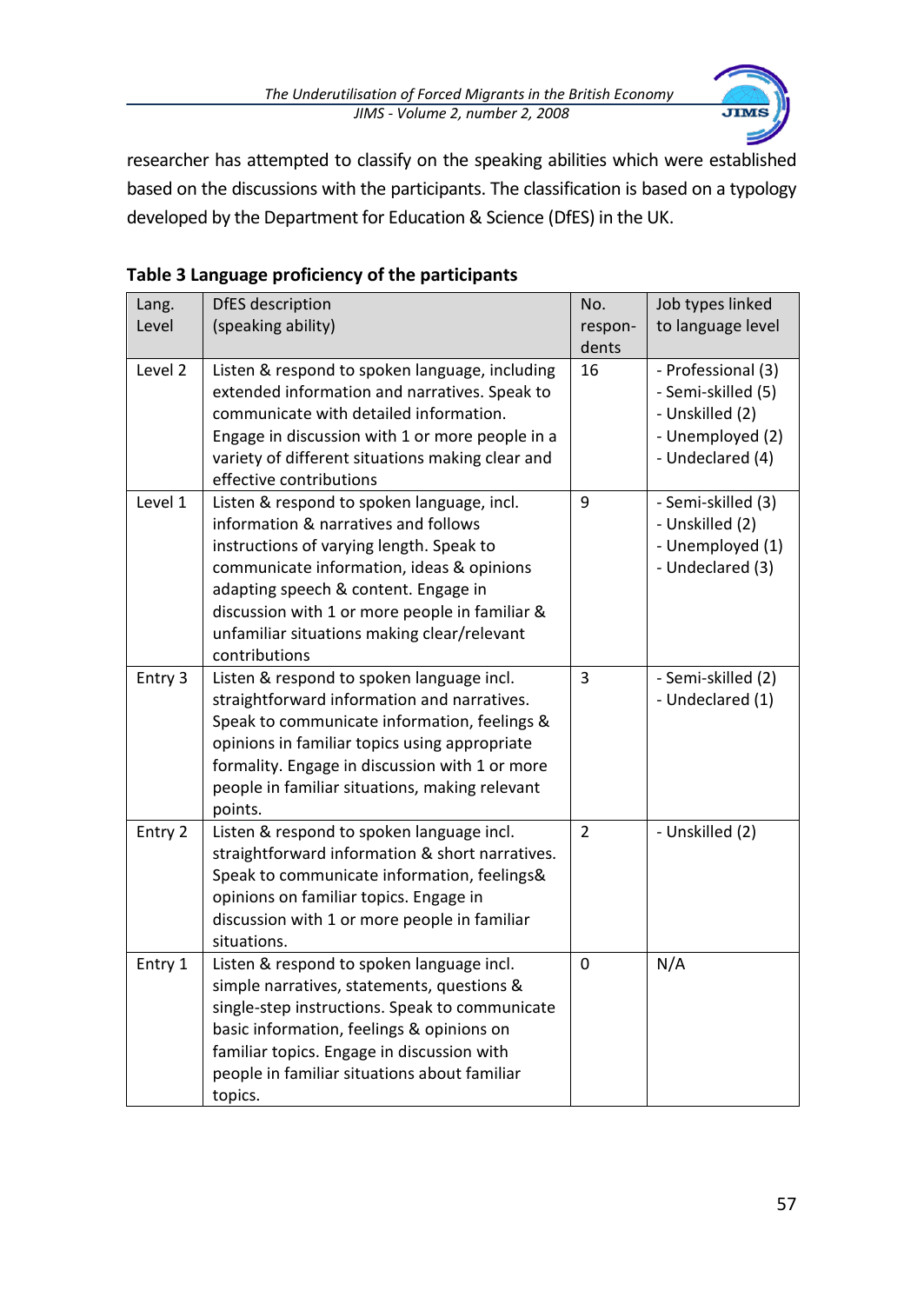

The choice of first jobs, in particular, is strongly motivated by the language abilities of the refugees. Those with no English or very little competence usually entered completely the unskilled world of the factory or cleaning which are all considered to be low status employment. Earlier the case of two Somali refugees was reported when they explained their reason for landing in unskilled work. The respondents plainly put that they had no choice but take up employment in the sector because there "you did not need to speak English". People would just show the respondents what to do, often by gestures and the training was completed. For instance, the experiences of Abdul, a Somali respondent and Paul, a Kosovan are enlightening. Abdul was asked if he would like to clear boxes for two hours and that became a permanent employment for him; Paul accompanied his cousin on a building site just to kill boredom and he got started in a job on the spot. Unskilled work was not often too difficult to land, which leads one to establish a connection between such employment and research finding by Castles & Kosack (1973:5) who see migrants, given the subaltern role they fulfil, as a reserve army of labour (as termed by Anthias & Yuval Davis's (1995:67) being required in order "to keep wages down". From this perspective, migrants are seen as a capitalist tool of production and profit. Refugees as forced migrants do not escape this logic of exploitation and in many instances, their plight has been said to be less desirable than that of the voluntary migrants. Nikolinakos (1975) goes further to qualify the migrant labour force as a "sub-proletariat" that divides the working class.

The search for work in the unskilled sector transcends conventional job search methods in a developed country like Britain. Friends are encouraged to bring friends to fill vacancies; in other words refugees are encouraged to bring other refugees to nourish the number of unskilled workers in the low status jobs. The most eligible are those who cannot speak the language of the new country and are therefore not aspiring for 'unreasonable' positions in the employment market. The underemployment of refugees here confirms the assertion that language is a powerful tool of communication and one of the primary engines for socialisation. Anthias & Yuval-Davis (1995:4) argue that the inclusion or exclusion of particular social groups depends of a number of parameters of which language is a fundamental one. These parameters, including language, help to define the boundaries as to who belongs and who does not.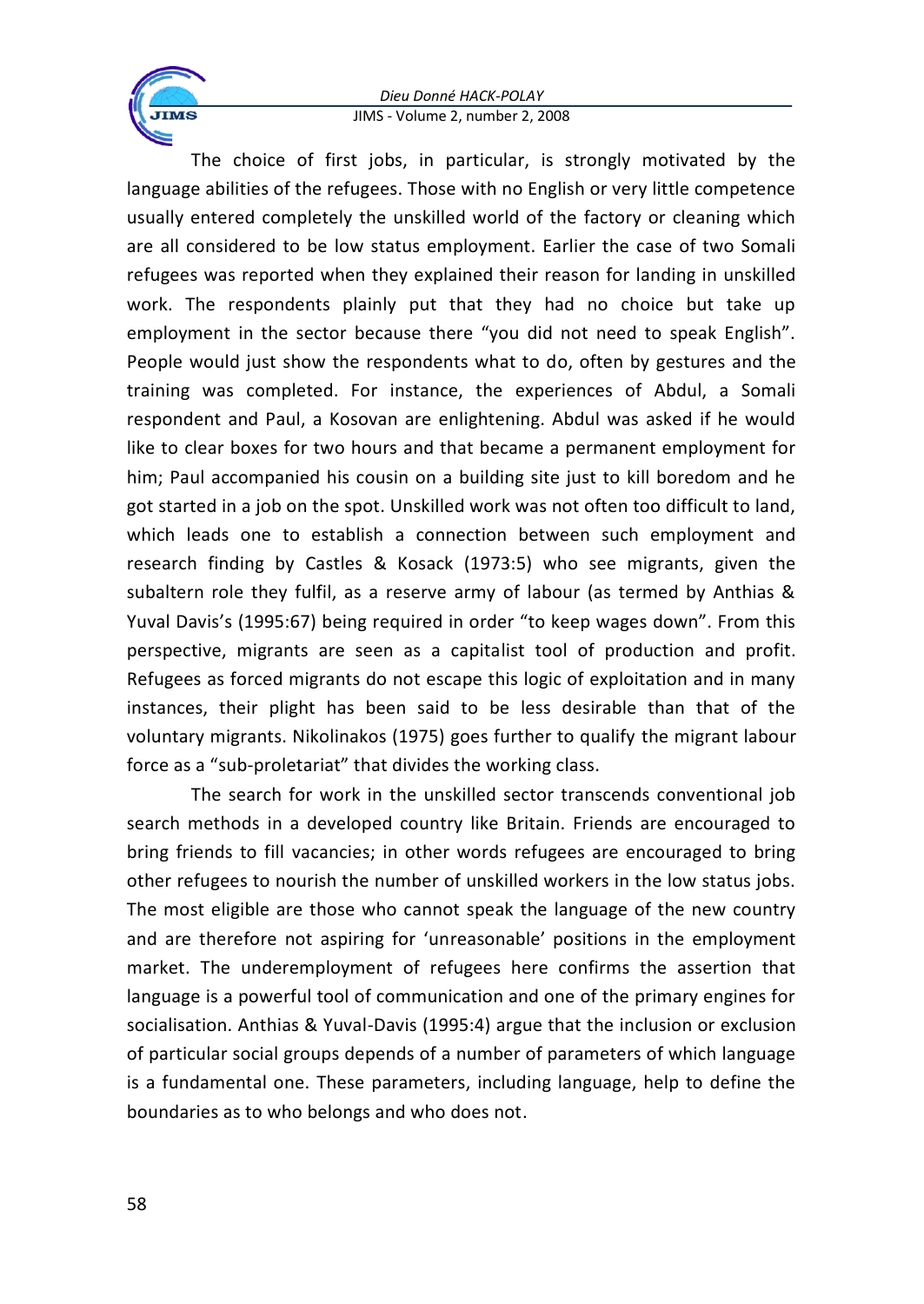

#### *Racism*

Brennan & McGeevoer (1990:93) argue that "employment opportunities are limited for refugees as a result of the lack of consistent implementation of equal opportunities policies". This is close to what is described in the UK in the Sir McPherson report in 2003 as 'institutional racism' whereby organisations fail to take the necessary steps to address racial imbalances in the workforce, contributing to deny opportunities to minority groups. Racial discrimination plays an important part in keeping refugees in unskilled low status work. This has been well documented (Hack-Polay, 2006; Block, 2002; Anthias & Yuval-Davis, 1995). Typically in this research, fewer respondents have described experiences of direct racism in their work place. However, the fear of the spectrum of racism has confined to silence and strict obedience in employment and in the workplace. Many agree that they rarely ask any questions regarding employment rights, promotion or conditions of work. Henriette, a Congolese refugee expressed the general fear and perception in the following terms:

You do your job and go home. You never know what will happen to you tomorrow if you talk too much. I heard that some black workers were dismissed because they spoke out about discrimination.

Does such fear of the spectrum of racism in employment exemplify the metaphors of "exile as happiness and sadness" and "exile as a strange place"? In many respect it could be interpreted as such. In fact, while the refugees interviewed were quite happy to be earning their living in honesty, they were also saddened that because of their status, their languages accents or their ethnic origins, they were denied opportunities that others saw as legitimate and a lifetime achievement. There is no doubt that asylum in such circumstances would seem for some exiles as "nostalgia", particularly for the civil servant, the teacher, the high status officer back home. In fact, what racism does to the mind of those affected is to generate a sense of inferiority and loss of self-esteem. Vietnamese refugee children interviewed by Finlay & Reynolds (1987) describe themselves as hopeless in front of situation when others denied them their humanity. One of the interviewees explained that "they call you animal and ask you what you have come to do here". When growing up, if the damage to the mind is not unlearned the young adult carries it throughout their lives in most areas of social life including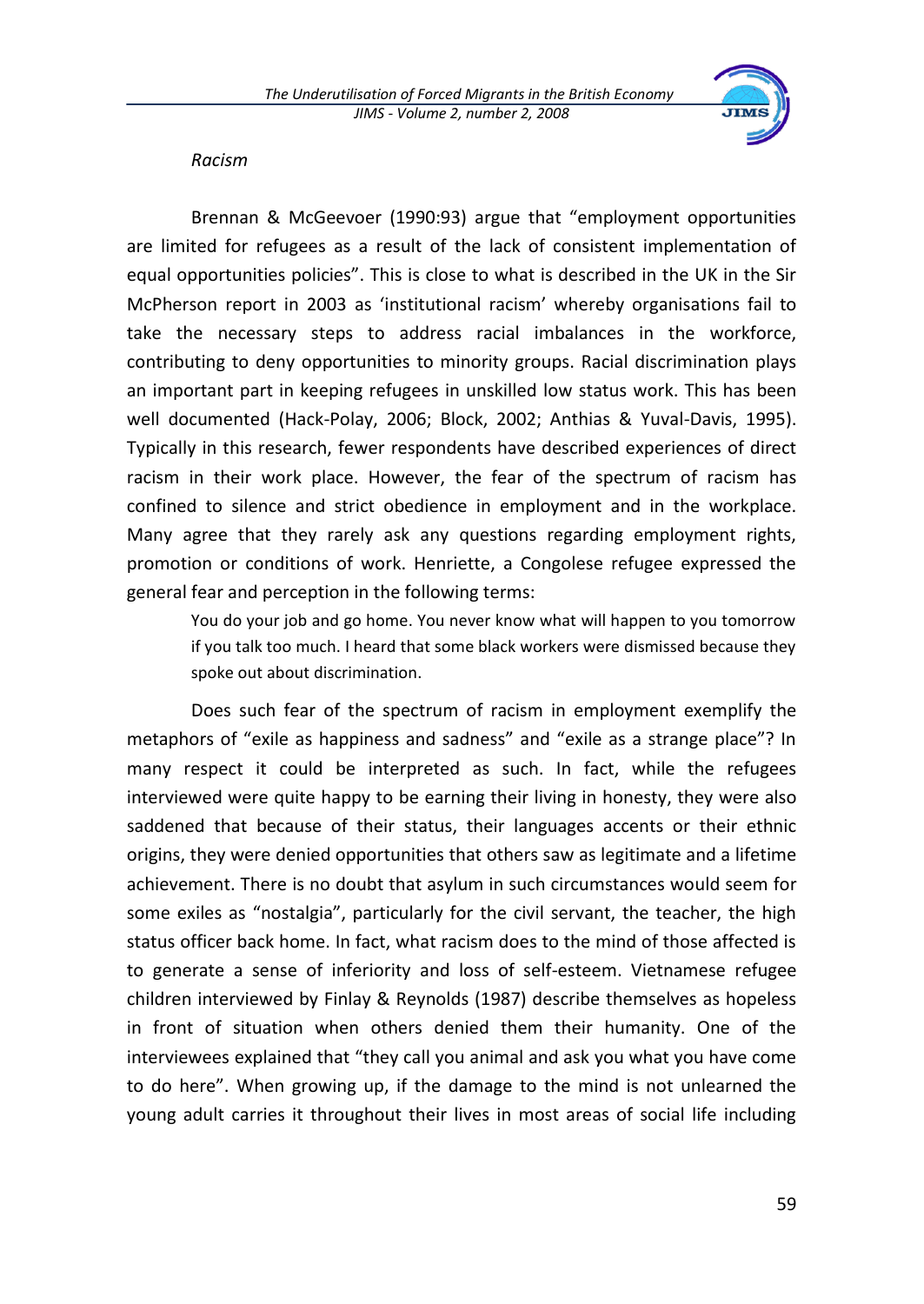

employment because racism could be a mode of "exclusion, inferiorization, subordination and exploitation" (Anthias & Yuval-Davis, 1995:2).

#### *Socio-cultural boundaries*

Social cultural boundaries here are understood as behaviours or social and cultural practices that the forced migrants bring with them into the host society, which contrast with those of the new milieu and could help identify the newcomers as outsiders. These may include religious beliefs, national dress, language, social behaviours (e.g. address and greetings), employment practices, etc. The refugees in this research sometimes had to abandon part of self culturally and embrace new ways. That's part of the adaptation process. This is a painful sacrifice but it's about survival. The example of a Kosovan who consumed culturally unacceptable food en route for Britain shows the degree to which one has to reinvent self when faced up with new realities. Those who desperately do not want to sacrifice self, beliefs and cultural and religious values learned in the old society suffer isolation and great disadvantage because there are not always services that take account of such differences.

The unemployment of refugee women is largely influenced by cultural boundaries. 'Women should stay at home', such is the norm in many native refugee societies and this message is carried with them into exile. Dependant wives that come to join spouses are entangled in this cultural enigma which does not always fit the requirements of the receiving societies. Women are therefore trapped between the need to adapt to new social and cultural realities and the need to comply with minority social orders often enforced through social control. This is particularly the case in the Kosovan and Somali communities. A Kosovan woman voiced that she came to accept that women should look after the home and the children and the man should be the bread winner; "such was the social division of labour back home and I don't know why this should not be replicated here if we are together". This confirms a statement by a Kosovan interviewee who warned the researcher about the cultural conservatism of male Kosovans towards female members of their community. The Congolese women were more liberal. Not only more of them agreed to individual interviews than other communities, but there were also more of them in employment than their Kosovan and Somali counterparts. Marshall (1996) explains how in some cultures it is inconceivable that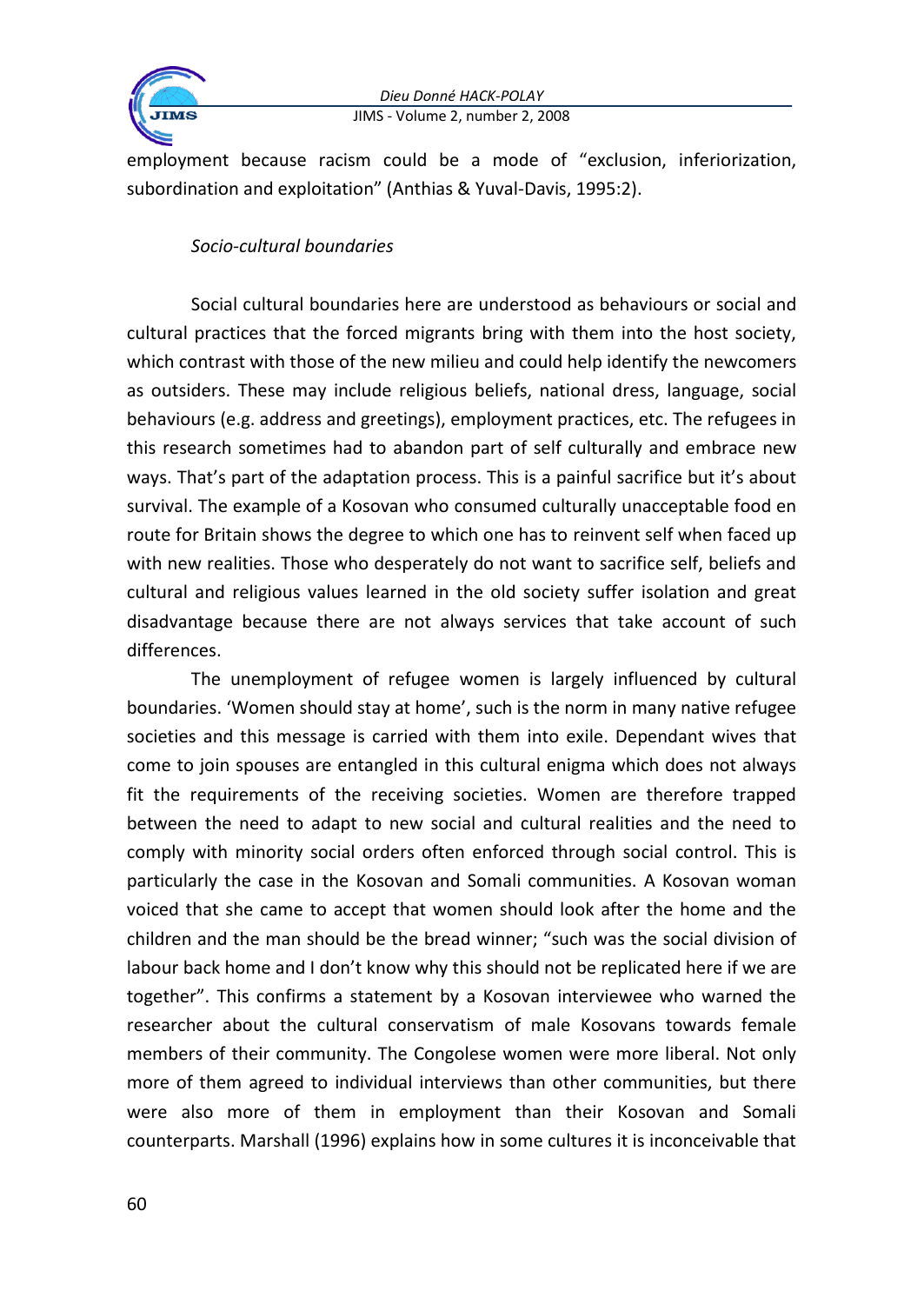

women sit in the same vicinities as men, which prevents a large number of women from participating in education, training and employment.

However, the effects of cultural antagonism between the old and new cultures do not only affect women. Male respondents also were faced with dilemmas. While training for instance, three Somali refugees had to resign themselves to accept to train with women, particularly non-Muslims. Sam, a Somali refugee who converted to Christianity found it difficult to accommodate the situation at first. He said:

I was embarrassed because a girl sat next to me on the first lesson. This isn't usual in my culture. Later the lecturer saw my embarrassment and we discussed the issue. Although I continued the class, I didn't understand the significance of having mixed classes until I married an English woman.

The clash of cultures continued in the workplace for male respondents from Somalia and Kosovo. Musa, a Somali who works in a factory also found it peculiar to perform the same role as women. He recalls that:

I was shy among all these ladies with whom I was sticking labels on the products. As I was slower than the female colleagues, the supervisor asked me if I wanted to try another job in the factory. I trained in forklift driving which I thought was more of a male job.

In most cases the refugees managed to overcome cultural barriers and continue their learning, training or employment. But in some instances, the cultural boundary was so stark that the respondent gave up his work and sought alternative employment. Idriss who was sent by an employment agency to work with sausages told the researcher that because of his religion, Islam, he could not work with pork. On the first day of employment when he realised that the meat being handled was pork, he asked to leave. Idriss took some considerable time before finding another job because of his cultural requirements. The experiences of the refugees show that it takes time to undo or considerably alter the original cultures which were engraved in the conscience. Cultural transformation came only with the need for survival.

## *Employment culture in the host country*

A further cultural barrier relates to the complexity of the British labour market and employment culture. The vast majority of the respondents, actually all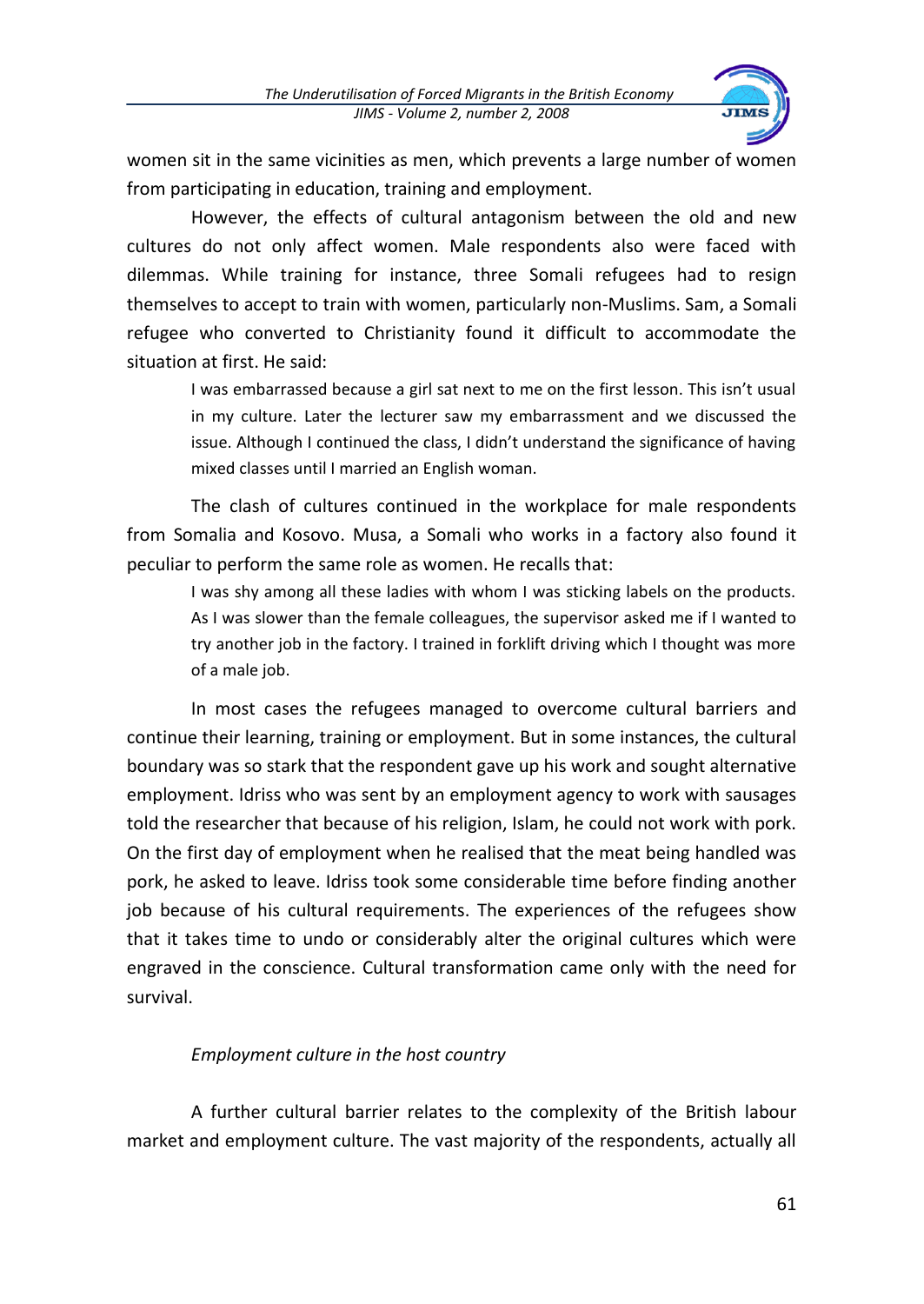

but the two participants that engaged in the conventional job search exercise, did not know how to go about finding a job in the UK. The respondents were puzzled about the ways in which they could enter the job market in the country of exile. This sharply contrasts with the knowledge and practices they were familiar with in their countries of origin. In countries where the respondents came from (Somalia, Congo, Kosovo), success in the job market depended upon connections, acquaintances and other networks they could exploit. But in exile, they did not know many people and networks, particularly those that were influential enough to push them into 'desirable' jobs. The lack of such familiar sources could explain why many refugees are confined to under-employment or unemployment. Research found that "the lack of references, networking and work experience in the UK was a considerable barrier to employment" (Civis Trust, 2002:82). The terror of not making it in the employment market was almost unanimous among the participants. As Jean, a Congolese refugee, pointed out:

When I started looking for a job, I had no clue about where to start. Later I heard that I could approach employment agencies. But I didn't know what they were and where to find them. In Congo, we don't have much of those agencies. When I qualified, the government gave me the job in the regions. That's it. To come to a bigger city, relatives who knew people at the top helped me.

Jean's experience is not singular. Kosovan respondents and Somali refugees evoked similar experiences. This sort of experiences of the job market has not sharpened the job search abilities of the refugees to find their way round in the highly competitive employment market in the UK. In most cases, the jobs were allocated to the refugees in their own country as opposed to searching for the job in the UK. The respondents needed lots of training in job search within UK employment culture as well as advice and guidance. However, as it could be seen with the Kosovans predominantly, many of the refugees interviewed chose to remain attached to employment cultures that they were familiar with in their countries of origin. It has been shown earlier that a substantial number of them got their first job through friends or by being introduced to employers by their training institutions whose impact has been instrumental in the refugees securing their first jobs. Research by the Peabody Trust (1999:82) found that the most common method for refugees to find jobs was "through friends". Only a handful took the conventional way to apply for jobs by themselves.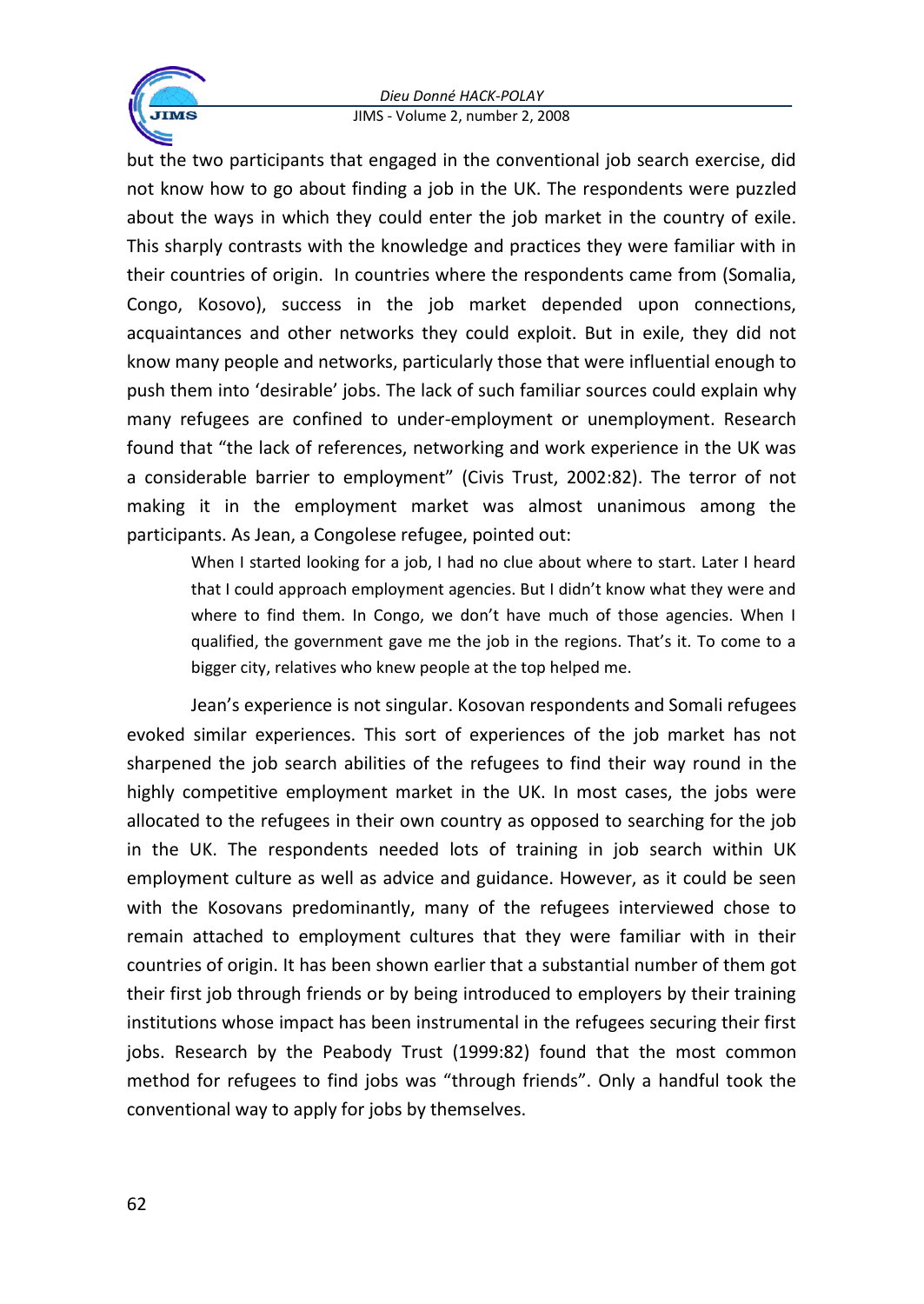

Within British employment culture, a key area holding many respondents back was the procedure. In the UK, most companies have their own applications which are often lengthy. The non-expert found it extremely disconcerting. A Kosovan refugee told the researcher:

I got an application form for a clerical job. It had loads of pages. It asked for references from previous employers and other qualifications like GCSE. I didn't understand. I thought I could never do this. I asked friends for help to get work in their restaurant. And I was introduced to the chef who took me on.

The unfamiliarity of refugees with UK employment culture with regards to application forms and curriculum vitae has been well documented. The metaphors of "exile as a strange place", "exile as a new beginning", formulated by the participants illustrate the idea that the refugees felt lost in an alien employment culture. 'Strange' is a strong qualification when referring to a place because it encapsulates the meaning of unwelcome-ness, fear and gloom. The phrase 'new beginning' in the second metaphor illustrates the start of a new process with its uncertainties though it could represent hope and present some opportunities. Marshall (1992) who spent many years in career guidance with refugees argues that finding work in the UK for refugees represents a completely new venture that they learn the hard way. With complex forms to fill and confusing employment legislation that restricts the right to work for refugees (Civis Trust, 2002), many refugees abandon the socialisation process vis-à-vis the employment field. For the many who do not make it to the standards meeting their expectations, asylum could be viewed as a 'downfall'.

#### **Summary and conclusions**

The research found that the professional status of the refugees in the host country contrasts with that once held in the native country. In exile the refugees were mostly in unskilled or semi-skilled employment while prior to becoming refugees they held professional positions. Most respondent would use networks and acquaintances to find jobs, with the second most used route into employment being through training although a small proportion among the respondents would make individual effort to secure jobs. Although the respondents' unemployment rate (33 per cent) is an improved figure on the usually quoted 70 per cent, the job types are similar to those reported in previous research, e.g. Marshall, 1992. The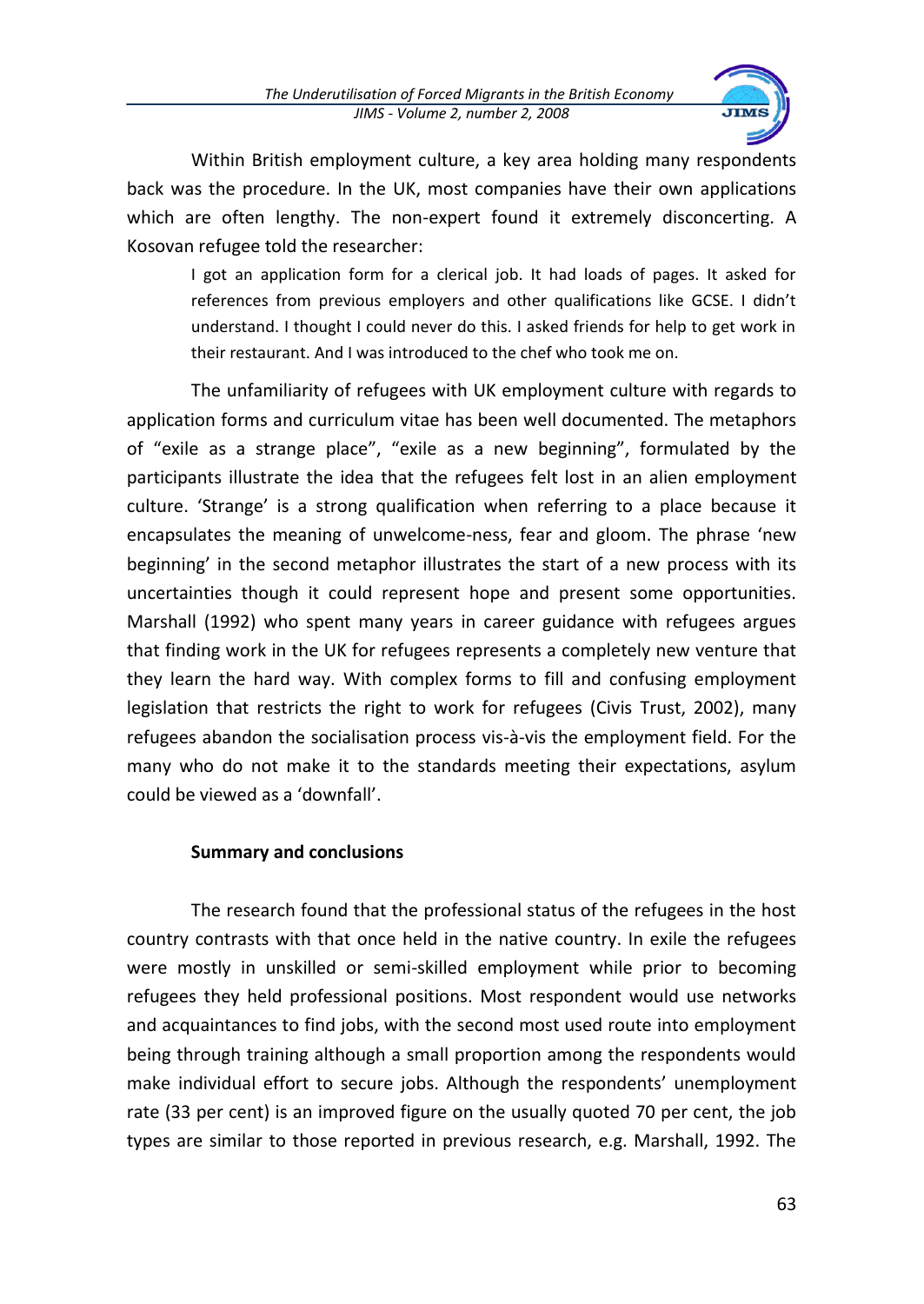



respondents' employment prospects were affected by social realities such as language, racism, socio-cultural boundaries and employment cultures in the host society.

Not finding a job was part of numerous constraints of exile over which the forced migrants had little control. Language, cultural barriers, racism and lack of the helping networks usually played against them. The refugees would like exile to offer them the opportunity to contribute to social, economic and cultural life in the new country and pay back the hospitality that the host nation would have given them. Tabori (1972:3) argues that "exiles have made an important and lasting contribution to whatever country was willing to receive them". The British Refugee Council (2002), in its *Credit to the nation*, argues that many great world citizens such as Karl Marx and Albert Einstein were refugees.

The refugees with higher educational and professional backgrounds were aided in the psychological and social healing by their experiences as they perceived them as credentials on which they could build; however, for a number of them these became false hopes and further alienation as the refugees encountered difficulties reinventing their professional and social statuses. In general, the study shows that past positive social experiences such high social status and level of education in the country of origin help promote better integration in exile. Integration is also affected by the exiles' cultural heritage, e.g. religious, the view of gender. For instance, the research has revealed greater educational and employment participation for Congolese women than their Kosovan and Somali counterparts.

An important contribution of the study has been to identify a typology of job search strategies by forced migrants and consider the correlation between such strategies and their maintenance in lower employment. The migrants used three principal strategies to enter the labour market: through acquaintances, training and personal action. The research suggests that the existence of this typology could help explain why refugees stay in subaltern employment; as they enter the job market through acquaintances who usually work at the lower end themselves, the obvious consequence is that the new entrant will land in similar occupation. Similarly, those taking the training route and personal action, are faced with racism which may go unnoticed as language issues are often used as an alibi for rejecting the forced migrant's claim to reasonable employment commensurate with their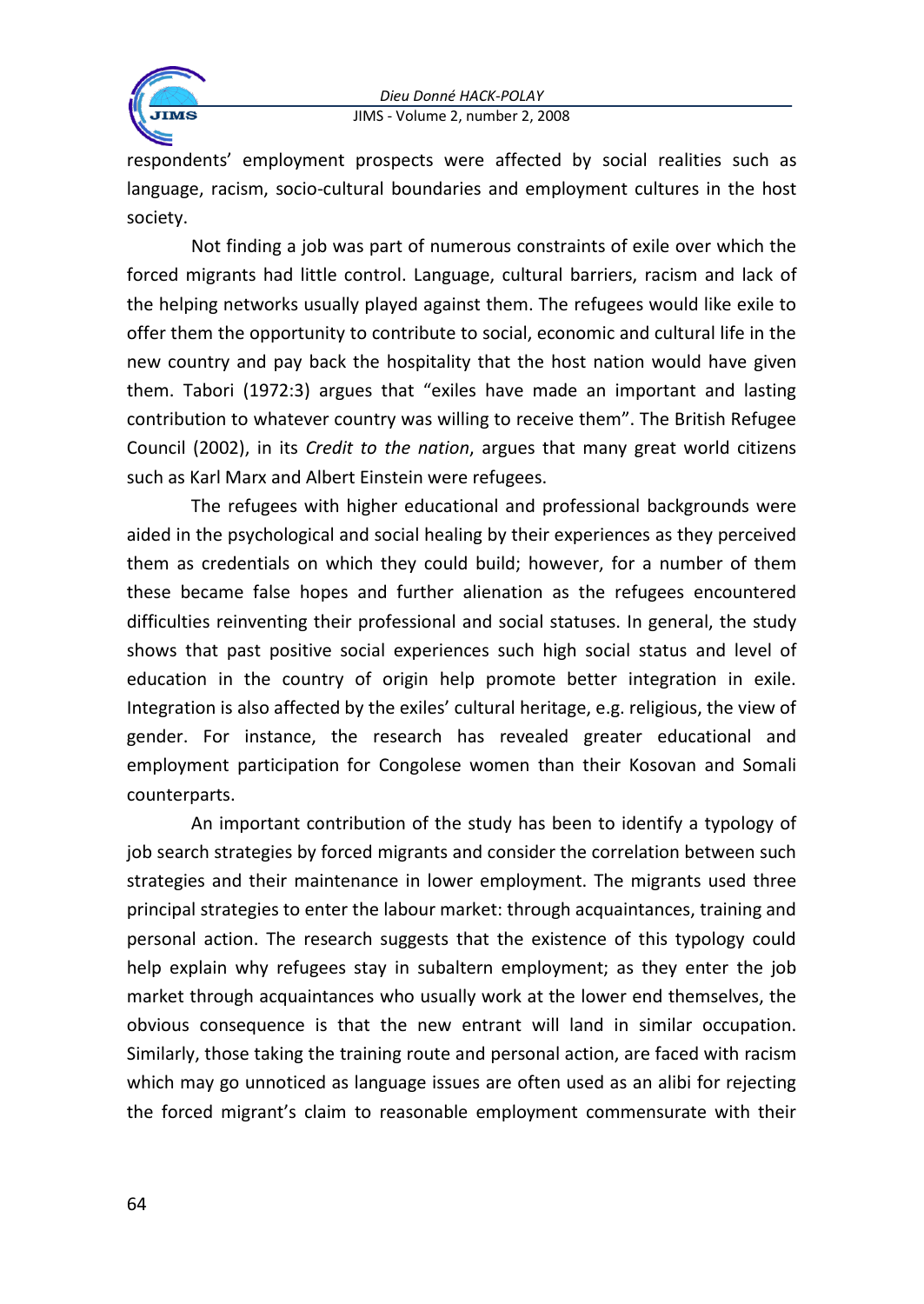

qualifications and experiences. In addition, the complexities of the host labour market contribute to marginalise them further.

The research found that the refugees' strong educational and professional backgrounds should militate in their favour and represent an advantage for the British economy. More dynamic and constructive resettlement programmes such as those of the Indochinese in the USA, Canada and Australia in the 1970s and 1980s (Robinson, 2000) would help remove some of the 'hell' and empower the exile to live a dignified and productive life. The UNHCR Commissioner referring to resettled Indochinese refugees after the exodus of the 1980s, observes that at present "most of the refugees who were admitted to countries such as the USA, Canada, Australia and France have now become fully fledged citizens of their adopted countries" (in Robinson, 2000:vii), thus making use of valuable human resources. With expansion of the European Union to Eastern Europe, more and more organisations are seeing the added benefits of using migrant labour.

Considering the tremendous economic and cultural contributions of forced migrants to host nations, countries receiving people in need of protection could be sitting on human gold mines only waiting to be exploited. Widening this recruitment drive to forced migrants could provide companies with renewed labour force in times of skill shortage and an ageing population. In addition, employers could tap into this wealth of experience, especially international companies whose staff recruitment criteria encapsulate significant emphasis on cultural awareness. In effect, most of the forced migrants in the research spoke more than one language and understood more than one culture and could be suitable match for some positions often requiring expatriates. With large numbers of nationalities among migrants in the UK, one may not need an expert eye to arrive to the conclusion that the world has come to Britain to help it sustain its place in the global village (Hack-Polay, 2006).

#### **REFERENCES**

- Anthias, F & Yuval-Davis, N (1995) Racialized boundaries: race, nation, colour and class and the anti-racist struggle, London, Routledge.
- Banton, M (1987) Racial theories, Cambridge, Cambridge University Press.

Bloch, A (2002) The migration and settlement of refugees in Britain, London, Palgrave Macmillan.

Brennan, J & McGeevor, P (1990) Ethnic minorities and the graduate labour market, London, Commission for Race Equality.